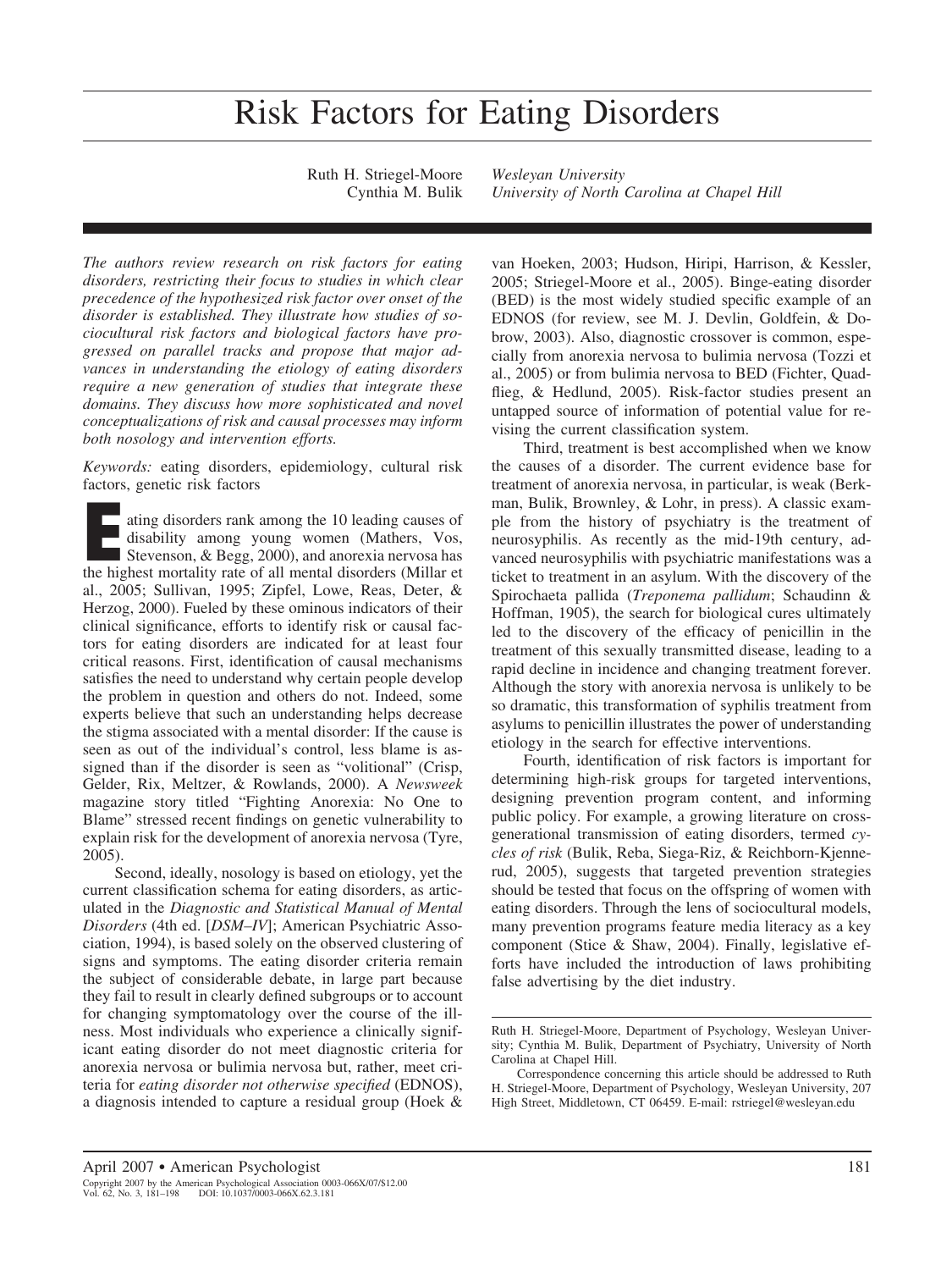

**Ruth H. Striegel-Moore**

The single best predictor of risk for developing an eating disorder is being female, prompting the question *why women*? And indeed, most studies have been restricted to girls or women; yet, clearly, female sex is not a sufficient condition for explaining risk, prompting a second question: *Which women in particular*? (Striegel-Moore, Silberstein & Rodin, 1986). In the present review, we describe the state of knowledge of risk and causal factors for eating disorders as gleaned from studies on human populations. This illustrates that the "prototypical" eating disorder case is a young, White, middle- or upper-middle class woman residing in Europe or North America, reflecting in part the legacy of defining eating disorders on the basis of White girls or women and the common practice in the field of relying on patient samples (biasing samples toward White, educated, and more affluent individuals). Our understanding of risk factors will remain woefully incomplete until research definitions and sampling strategies accommodate diversity in the population within and across nations. We also address how risk-factor knowledge contributes to destigmatization of eating disorders, suggests revisions for the next *DSM* and *International Classification of Diseases* (World Health Organization, 1992), and informs treatment and prevention interventions. We conclude with recommendations for future studies and future thought about eating disorders.

### **Changing Perspectives on Risk Factors for Eating Disorders**

Eating disorders (compared with many other psychiatric disorders) are newcomers to the official psychiatric nomenclature. Since their earliest appearances in the literature, the field has been bifurcated in the search for etiological explanations. In this section, we review briefly the history of our understanding of anorexia nervosa and bulimia nervosa.

#### *Anorexia Nervosa*

Anorexia nervosa was introduced as a new illness in the late 19th century in separate yet almost simultaneous accounts by British psychiatrist William Gull (1874, 1888) and French physician Charles Lasègue (1873). Although both Gull and Lasègue characterized anorexia nervosa as a "nervous" disease, each man emphasized different aspects of his patients' clinical presentation. Gull's clinical description elaborated on the physiological correlates that resulted from a "perversion of the will" and attributed them to "simple starvation" without detailed discussion of what might have caused this "perversion." Lasègue described anorexia nervosa as a "hysteria of the gastric center" and paid considerable attention to the psychological or social factors that he believed were involved in the development of this disorder (cited in Brumberg, 2000, pp. 118 –119). At the risk of oversimplification, Gull focused more on biological processes and disruptions, whereas Lasègue focused more on psychosocial and psychological roots. In both cases, however, the treatment was somatic, involving nutritional restoration. Nearly a century later, Hilde Bruch (1973, 1979) introduced a biopsychosocial conceptualization of anorexia nervosa that emphasized developmental factors and family dynamics. Theoretical models proliferated in the 20th century ranging from the purely biological (Kaye, Frank, et al., 2005) to the biopsychosocial (Connan, Campbell, Katzman, Lightman, & Treasure, 2003) to the purely cultural (Bordo, 1993; Orbach, 1986), yet studies of risk factors typically have not tested comprehensive etiologic models that incorporate biological, psychosocial, and environmental factors (for reviews, see Bulik et al., 2005; Jacobi, Hayward, de Zwaan, Kraemer, & Agras, 2004; Striegel-Moore & Cachelin, 2001).

#### *Bulimia Nervosa*

Russell (1979) described bulimia nervosa as "an ominous variant of anorexia nervosa," and although he widely has been credited with introducing this disorder into the nomenclature, a few years prior, Boskind-Lodahl (1976) offered a feminist formulation of the *binge–purge syndrome* as a culture-bound syndrome that arose from Western culture's obsession with female thinness in particular and the restrictions of female gender role stereotypes in general. As with anorexia nervosa, numerous theoretical models proliferated, yet most risk-factor studies have tested variables representing various risk domains rather than testing a particular theoretical model (Jacobi et al., 2004; Stice, 2002; Striegel-Moore et al., 1986; for review, see Striegel-Moore & Cachelin, 2001). Nevertheless, too often, discussion of the etiology of eating disorders becomes polarized into "cultural" versus "biological" explanations that ignore the fact that biological and environmental variables are inextricably linked.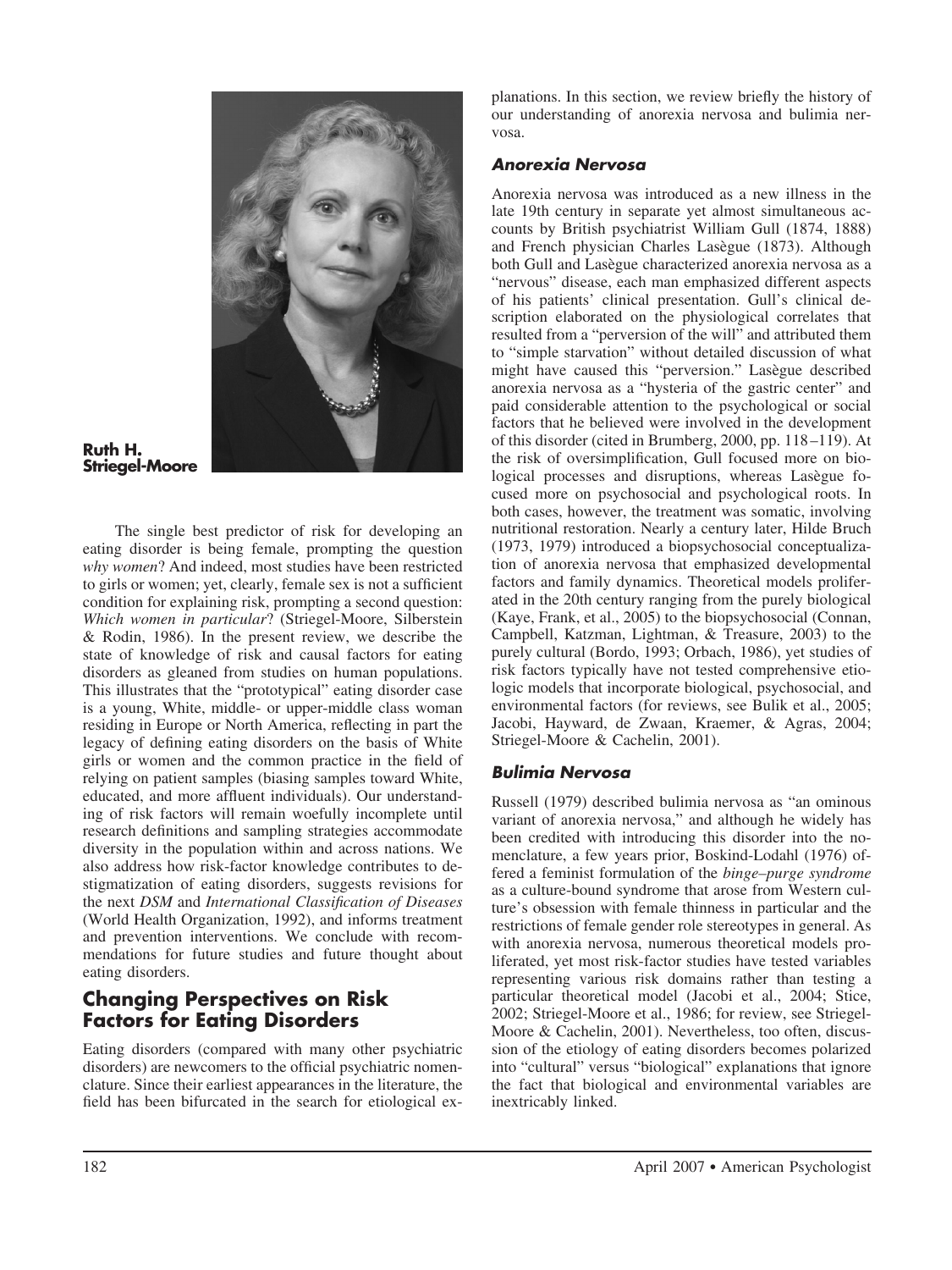

#### **Cynthia M. Bulik**

### *Advances in Conceptualizing Risk*

Fundamentally, risk-factor research seeks to understand the factors that cause an outcome of interest (a full discussion of the epistemological and methodological challenges of such research is beyond the scope of this article; see, e.g., Haynes, 1992). A risk factor is a characteristic (e.g., allele), event (e.g., teasing), or experience (e.g., growing up in a culture that values extreme thinness) that precedes the onset of the outcome of interest (e.g., an eating disorder) and that, "if present, is associated with an increase in the probability (risk) of a particular outcome over the base rate of the outcome in the general (unexposed) population" (Kazdin, Kraemer, Kessler, Kupfer, & Offord, 1997, p. 377). For causality to be inferred, it further needs to be shown that the association between the risk factor and the outcome is not due to confounding influences, that the results are replicable, and that there are plausible explanations for the processes mediating the relation between the hypothesized factor and the outcome (Kazdin et al., 1997). No one study can meet all of these requirements; rather, risk-factor research involves piecing together the puzzle by drawing on multiple studies using a range of designs and methods.

As discussed in previous comprehensive reviews (Jacobi et al., 2004; Stice & Shaw, 2002; Striegel-Moore & Cachelin, 2001), the state of knowledge concerning the risk and causal factors of eating disorders is frustratingly incomplete. Notwithstanding the fact that they are central to advancing etiological models, most epidemiological studies have not included eating disorders among the psychiatric disorders to be assessed in the population (Wittchen & Jacobi, 2005). In the United States, the first epidemiological study of a nationally representative sample was conducted only in 2001–2003 (Hudson, Hiripi, Pope, & Kessler, 2007). Few studies have moved beyond the first (important, yet preliminary) step of demonstrating statistical association between the factor and the outcome to the second step of establishing the factor's precedence, and fewer studies yet have used an experimental manipulation as the ultimate test of causal hypotheses (Jacobi et al., 2004). For example, anorexia nervosa has been shown to be associated with abnormalities in the serotonergic system during the acute illness stage as well as after recovery (Kaye, Bailer, Frank, Wagner, & Henry, 2005). This research suggests that the serotonin system is a potentially fruitful area of further study, yet before they can be considered to be of etiological significance, it needs to be established whether these abnormalities simply represent concurrent symptoms or consequences (biological scars) of the eating disorder. Similarly, measuring personality characteristics or family functioning in acutely ill or recovered patients does not permit disaggregation of risk factors from clinical correlates or consequences of experiencing the disorder. We caution that in decades past, researchers proposed the now-debunked hypotheses that risk for schizophrenia and autism arose from particular mothering styles (Caplan & Hall-McCorquodale, 1985) on the basis of data gathered with designs ill-suited for testing risk-factor hypotheses. Retrospective assessment of putative risk factors (e.g., asking about an individual's history of weight-related teasing) is fraught with methodological problems such as difficulty with accurately timing the exposure relative to the age of onset of the disorder and inaccurate or selective recall of critical events. We focus our review on the second generation of research, which comprises genetic studies, studies with prospective and experimental designs, and evidence concerning fixed markers. We do not review the voluminous literature of cross-sectional or retrospective studies of personality characteristics or parenting styles and family functioning, a literature that has been critically discussed in numerous reviews (e.g., Jacobi et al., 2004; Ward, Ramsay, & Treasure, 2000; Wonderlich, Lilenfeld, Riso, Engel, & Mitchell, 2005).

#### *Research Approaches to Uncovering Risk Factors for Eating Disorders*

The core features of eating disorders include disturbance in body image (e.g., overvaluation of thinness, weight or shape concerns), over- or undercontrol of eating (e.g., severe dietary restriction, binge eating), and extreme behaviors to control weight or shape (e.g., compulsive exercise, purging). This suggests a research focus on biological structures and processes involved in appetite, satiety, and weight regulation and on cultural factors that shape attitudes and behaviors related to body image and eating. For decades, the primary focus of risk-factor research has been sociocultural and family influences on etiology of eating disorders, yet very few specific, replicated candidate environmental risk factors have emerged (Jacobi et al., 2004). In contrast, studies over the past decade have consistently detected genetic effects. Furthermore, our ability to mea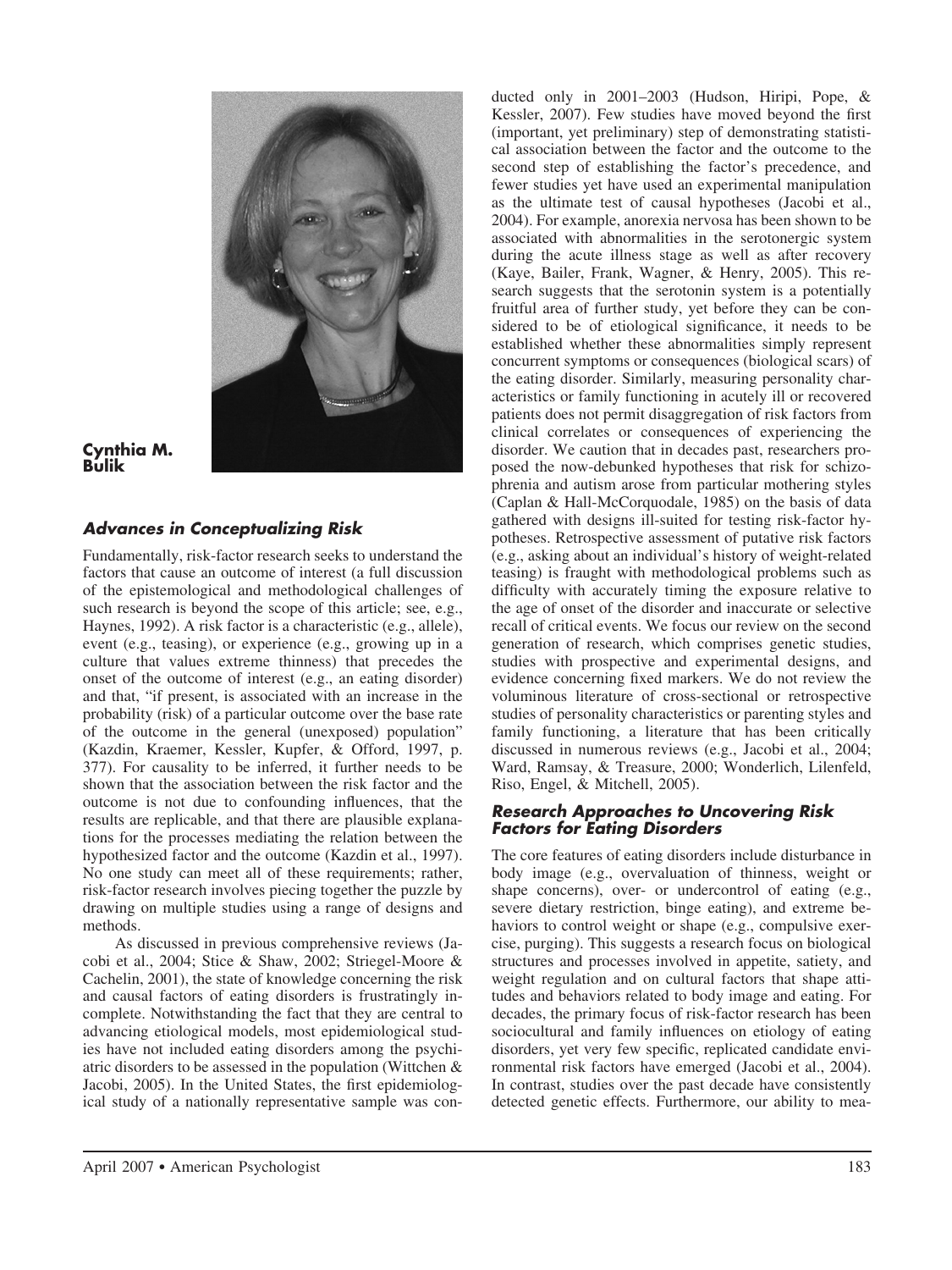sure genes has outpaced our ability to measure environments that might influence eating disorder risk. In this article, we ask what is known about risk factors for the development of anorexia nervosa and bulimia nervosa from research addressing the cultural and biological origins of risk. Most research studies of these two risk domains have progressed on separate tracks, with biological factors being explored mostly in genetic studies and cultural factors explored mostly in longitudinal or experimental studies. We conclude with an illustration of how an integration of research approaches will help overcome the bifurcation of the field and advance understanding of the causes of eating disorders.

## **Culture and Risk for Eating Disorders**

Sociocultural models of eating disorders have emphasized "Western" culture's female beauty ideal of extreme thinness and objectification of the female body as specific risk factors for the development of an eating disorder. The cultural models describe these steps: exposure to the thin ideal; internalization of the ideal; and experience of a discrepancy between self and ideal, which in turn leads to body dissatisfaction, dietary restraint, and restriction. In some individuals, restraint and/or restriction leads to overeating, in turn amplifying body image concerns and, thus, precipitating further restraint and/or purging (Polivy & Herman, 1985; Striegel-Moore et al., 1986). Objectification of the female body contributes to risk by teaching girls and women that they are valued primarily for their looks, reinforcing the need to pursue attractiveness (Moradi, Dirks, & Matteson, 2005).

To explain why some but not all girls or women develop an eating disorder in this cultural climate, additional variables have been proposed that serve to amplify or mitigate against risk arising from the thin beauty ideal (Striegel-Moore et al., 1986). These include social pressure to be thin (this may take the form of being exposed to media images, peer teasing, or admonishments to lose weight, to name a few), high social class (with, presumably, more attention being paid to and more resources being available for working toward the beauty ideal), personality traits such as perfectionism (making one more eager to comply with the social norms), high social anxiety (increasing one's susceptibility to social feedback), elevated weight or obesity (moving one's body further away from the ideal), high impulsivity (making maintenance of restrictive eating more challenging and amplifying risk for binge eating), individual differences in biological response to starvation, and individual differences in the reward value of starvation or eating. These models cannot explain why some individuals go on to develop binge eating whereas others engage only in extreme dietary restriction and other forms of inappropriate weight-control behaviors (e.g., excessive exercise).

Four lines of evidence have been considered as supporting the cultural models: (a) the preponderance of female cases of anorexia nervosa and bulimia nervosa; (b) the rising incidence of anorexia nervosa and bulimia nervosa in girls or women coinciding with the decreasing body-size ideal for women; (c) cross-cultural differences in the incidence or prevalence of eating disorders, with higher incidence–prevalence in cultures that value extreme female thinness; and (d) the significant prospective relationship between internalization of the thin ideal and disordered eating.

#### *Eating Disorders: Primarily a Female Psychopathology*

Worldwide, females with an eating disorder outnumber males by a sizeable margin in every study (Hoek, 2006; Wittchen & Jacobi, 2005). For example, the National Comorbidity Survey Replication (Kessler et al., 2004; Kessler, Chiu, Dernier, & Walters, 2005), which examined eating disorders in a subset of this representative sample of household residents in the United States ages 18 years and older, found lifetime prevalence rates of 0.3% in men and 0.9% in women for anorexia nervosa and 0.5% in men and 1.5% in women for lifetime bulimia nervosa. In a representative sample of Oregon high school students (ages 14 –18 years), none of the boys and 0.74% of the girls met criteria (current or past) for anorexia nervosa, and 0.14% of boys and 1.6% of girls met criteria for bulimia nervosa (Lewinsohn, Hops, Roberts, Seeley, & Andrews, 1993).

Sex differences are far less pronounced in BED or when eating disorders are defined more broadly to include partial syndromes (Hudson et al., 2007; John, Meyer, Rumpf, & Hapke, 2006; Woodside et al., 2001). Indeed, recurrent binge eating has been shown to be as common in men as in women (Hay, 1998; Lewinsohn, Seeley, Moerk, & Striegel-Moore, 2002; Reagan & Hersch, 2005; Woodside et al., 2001). Men who binge eat are significantly less likely than women to report extreme weight-control behaviors such as purging (Hay, 1998), and they often use different compensatory methods with different goals (e.g., reducing body fat and increasing muscularity; Anderson & Bulik, 2004). This may account in part for the lower prevalence of bulimia nervosa in males compared with females and also suggests that the diagnostic criteria themselves may be sex-biased. Hence, the eating disorders for which weight concerns are defining features are considerably more common among females than among males. In contrast, sex appears to be a less potent marker of risk for eating disturbances that are not marked by weight and shape concerns (as currently defined) and extreme compensatory behaviors.

*Adolescence: The period of greatest vul***nerability.** With remarkable consistency, research has shown that anorexia nervosa and bulimia nervosa typically occur during adolescence and that onset thereafter is uncommon (Garfinkel et al., 1995; Hudson et al., 2005; Kendler et al., 1991; Striegel-Moore et al., 2005; Woodside et al., 2001). It is of note that onset of BED does not seem to follow this pattern: Onset has been reported to occur well into adulthood (Hudson et al., 2005, 2007; Kinzl, Traweger, Trefalt, Mangweth, & Biebl, 1999).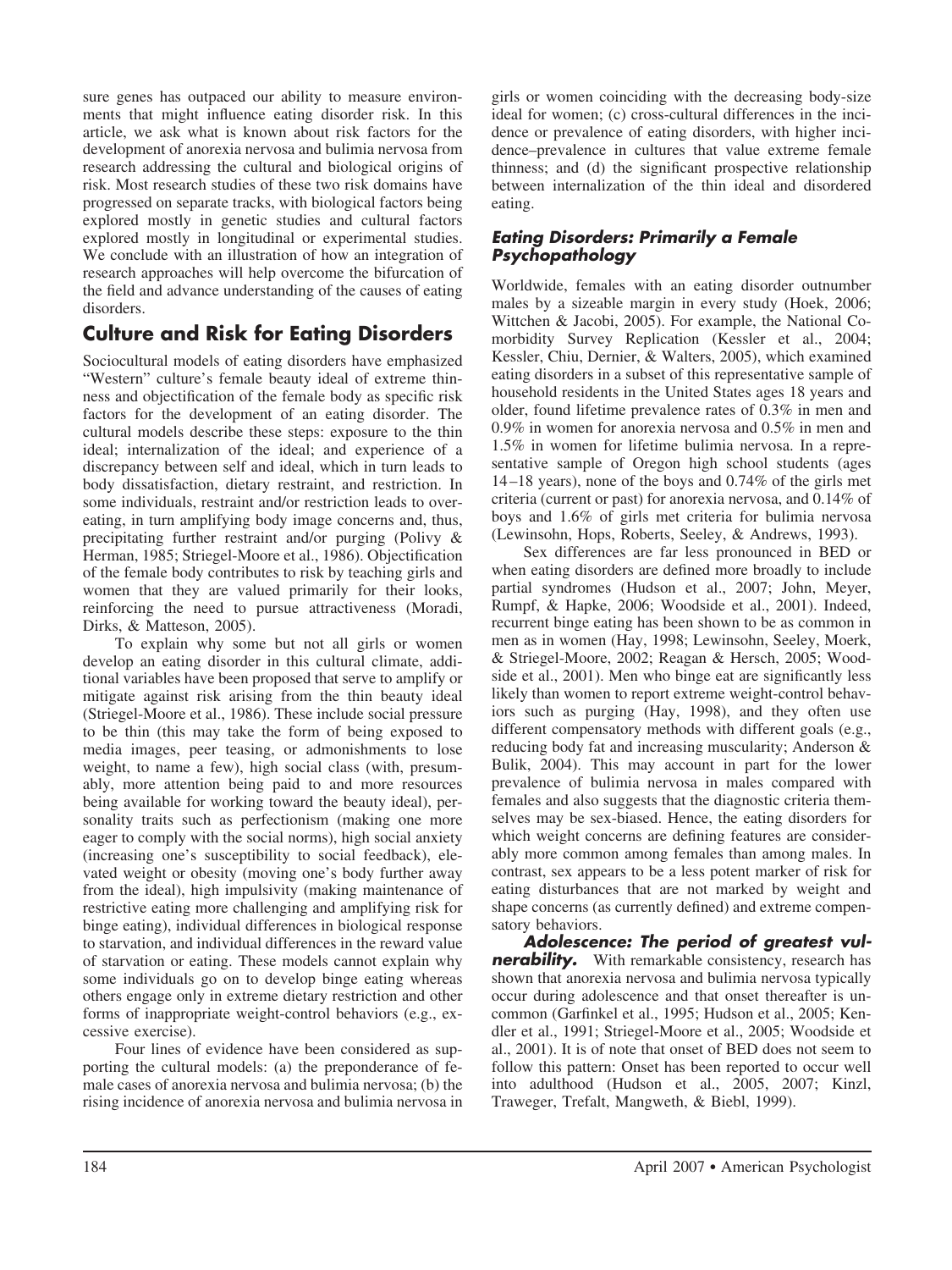**Socioeconomic status.** Worldwide, studies have shown that in affluent countries, higher status individuals on average are thinner than lower status individuals (Sobal & Stunkard, 1989). On the basis of these observations, anorexia nervosa has long been described as a disease of affluence (Bruch, 1973), and a few studies have found anorexia nervosa to be more common among individuals of high socioeconomic status (Lindberg & Hjern, 2003; Mc-Clelland & Crisp, 2001. In contrast, no relationship was found between parental education and bulimia nervosa in the only epidemiological study examining this association (Kendler et al., 1991). Studies that combined anorexia nervosa and bulimia nervosa (Favaro, Ferrara, & Santonastaso, 2003; Lewinsohn, Striegel-Moore, & Seeley, 2000; Moya, Fleitlich-Bilyk, & Goodman, 2005; Wittchen, Nelson, & Lachner, 1998) found no association between socioeconomic status and eating disorders; yet in combining all eating disorders, the possible differences between anorexia nervosa and bulimia nervosa concerning socioeconomic status were obscured.

*Males with an eating disorder.* The cultural models emphasize the female beauty ideal and gender role socialization in explaining the sex imbalance in the risk for eating disorders; accordingly, homosexual males may be at elevated risk because of gay culture's increased emphasis on physical appearance relative to that of heterosexual male culture (Boroughs & Thompson, 2002; Silberstein, Mishkind, Striegel-Moore, Timko, & Rodin, 1989). We were able to locate only one risk-factor study that addressed this issue (omitting several studies with inadequate comparison groups). Specifically, a survey of 4,374 adolescent boys (mean age  $= 14.3$  years) found that boys who described themselves as gay or bisexual reported making more efforts to look like boys or men in magazines than did boys who described themselves as heterosexual. There were no differences in the frequency of dieting efforts reported across sexual orientation, but the gay– bisexual boys were more likely to binge eat than the heterosexual boys (Austin et al., 2004). Given that trying to look like boys or men in magazines does not necessarily represent a causal continuity with eating disorders, and given the young age of this sample, little can be concluded regarding the nature of homosexuality as a risk factor for the development of eating disorders in males.

*Race/ethnicity.* It long has been assumed that eating disorders are rare among ethnic minority populations, in part because in clinical practice or in treatment trials, few ethnic minority individuals have been found (Smolak & Striegel-Moore, 2001). Regardless of types of psychiatric disorders, patient samples are biased toward an overrepresentation of White women (Kessler et al., 2005). Studies in the United States have found that ethnic minority women compared with White women are disproportionately less likely not only to seek care but, when they do seek care, to receive treatment for the eating disorder (Becker, Franko, Speck, & Herzog, 2003; Cachelin & Striegel-Moore, 2006; Striegel-Moore et al., 2003; Wilfley, Pike, Dohm, Striegel-Moore, & Fairburn, 2001).

We were able to locate only one study in the United States that examined race/ethnicity as a marker of eating disorders in a community sample that used a rigorous diagnostic screening and assessment procedure. In a cohort of 2,054 young adult African American (Black) and White American women (mean age  $= 21$  years), all eating disorders were less common among the Black women, and there were no Black women with anorexia nervosa (compared with 1.5% of the White women; Striegel-Moore et al., 2003). However, the two groups differed in parental socioeconomic status, making it difficult to determine whether the results reflected the fact that few of the Black girls came from affluent households and accounted for the differences in prevalence of anorexia nervosa. In the same sample, an empirically based classification of eating disorders found that the clustering of eating disorder symptoms varied by ethnicity: Purging behaviors in the absence of binge eating were significantly more common among the White women, whereas binge eating in the absence of purging was more common among the Black women (Striegel-Moore et al., 2005). Other studies have found no racial/ethnic differences in the prevalence of recurrent binge eating (Reagan & Hersch, 2005; Smith, Marcus, Lewis, Fitzgibbon, & Schreiner, 1998; Striegel-Moore, Wilfley, Pike, Dohm, & Fairburn, 2000). The lack of epidemiological data capturing the population diversity in the United States is a significant gap in our knowledge about eating disorders. On the basis of the preliminary evidence, White race/ethnicity may be a marker for eating disorders involving severely restrictive or compensatory behaviors but not for binge eating.

In conclusion, female sex is a potent and well-replicated fixed marker for anorexia nervosa and bulimia nervosa (Jacobi et al., 2004), but it appears to be less strongly a predictor of BED. Adolescence marks the period of greatest risk for onset. Few studies offer clues about the importance of other demographic characteristics, yet there are hints that variables such as socioeconomic status or race/ethnicity may differentially signify risk for anorexia nervosa, bulimia nervosa, and BED. If confirmed, this would support a nosological distinction of syndromes involving severe dietary restriction or purging from syndromes involving binge eating without compensatory behaviors.

#### *Secular Trends in the Incidence of Eating Disorders*

Ideal female body size significantly decreased during the 20th century, with marked decreases in media images having been documented for the period between 1958 and 1988 (e.g., Wiseman, Gray, Mosimann, & Ahrens, 1992). To examine whether there has been a corresponding increase in eating disorder incidence (absent epidemiological data), experts have examined changes in the number of new patients being treated. Hoek and van Hoeken (2003) found that the incidence of anorexia nervosa increased markedly from 1930 through 1970 and has remained unchanged since then. Similarly, the prevalence of anorexia nervosa in Swe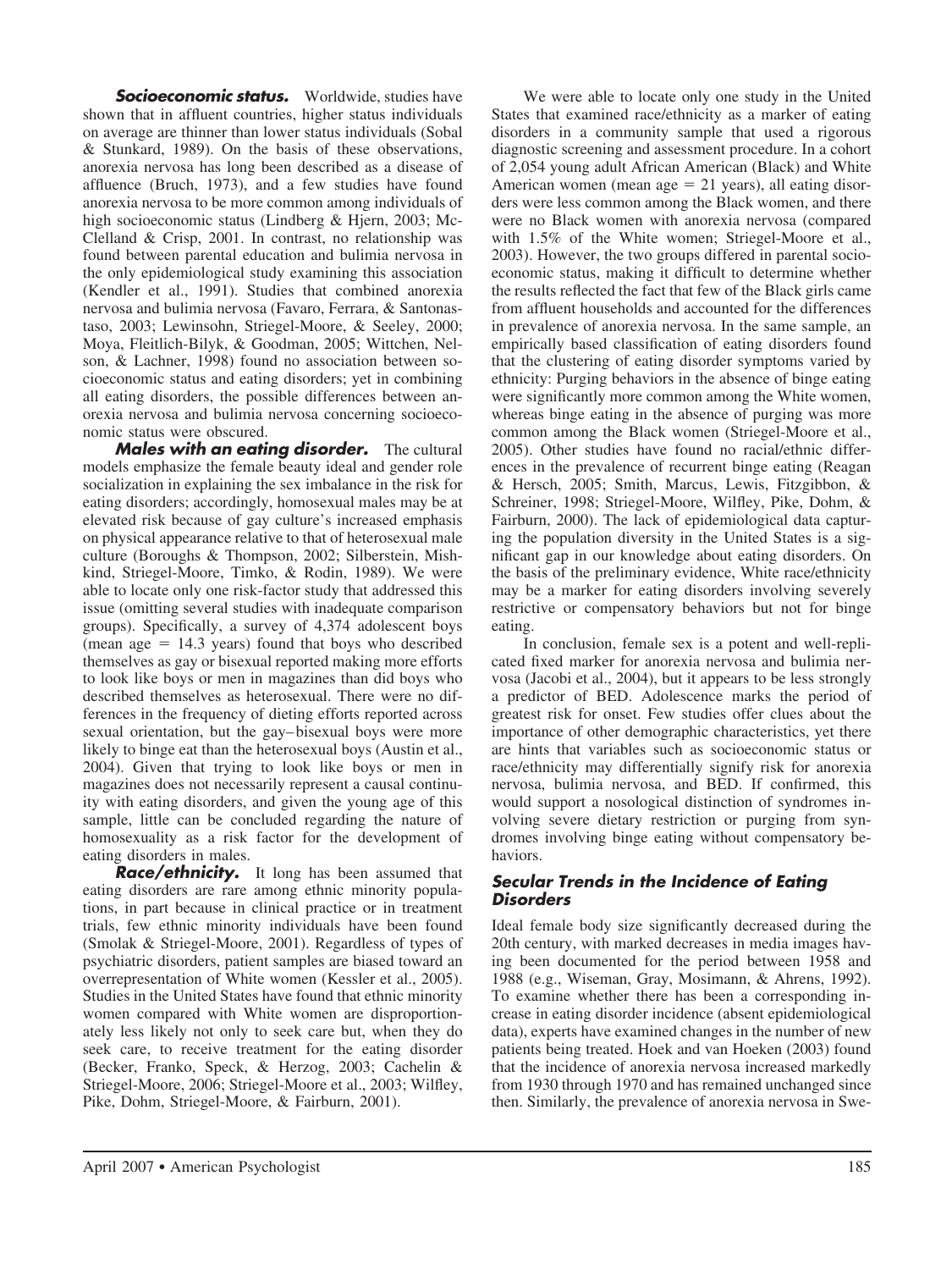den, studied in 31,406 twins, was significantly higher in individuals born between 1945 and 1958 than in individuals born between 1935 and 1944 (Bulik et al., 2006). Likely, this increased incidence is not simply the result of greater public awareness or availability of specialized treatment resources for anorexia nervosa in recent years: Anorexia nervosa did not receive much public attention, nor were there many eating disorder treatment facilities or experts, until the latter quarter of the 20th century (Brumberg, 1988).

Bulimia nervosa was not officially recognized until 1979, precluding an exploration of changes in incidence across the period of time when the female body ideal drastically shrank in size (1950 –1980). Epidemiological studies suggest a secular increase in the incidence of bulimia nervosa during the latter half of the past century: Lifetime prevalence was significantly lower among age cohorts born before 1944 (Hudson et al., 2007), 1950 (Bushnell, Wells, Hornblow, Oakley-Browne, & Joyce, 1990), or 1960 (Kendler et al., 1991) than among more recent age cohorts. Moreover, studies identifying new patients receiving medical care in the Netherlands (Hoek et al., 1995), the United Kingdom (Treasure et al., 1996), and the United States (Soundy, Lucas, Suman, & Melton, 1995) reported significant increases in the incidence of bulimia nervosa between 1985 and 1995.

The evidence of increased incidence of eating disorders points to the importance of cultural factors in their etiology, but it does not preclude the important role of biological factors. A parallel example in a related field is the rapid escalation of the prevalence of obesity. Although the genetic underpinnings for obesity are undisputable (Maes, Neale, & Eaves, 1997; Perusse et al., 2005), the rapid increase in prevalence can only be attributable to environmental shifts, because the gene pool cannot change that quickly. Intriguingly, this argues for careful consideration of other mechanisms of gene– environment interplay rather than genetic main effects—such as genetic sensitivity to changes in the environment—which, as yet, remain unstudied in eating disorders.

### *Cross-Cultural Studies*

Some have described eating disorders as "culture-bound syndromes," either in the sense that they occur uniquely in a limited number of cultures (Prince, 1985) or in the sense that they represent the culturally shaped (i.e., culture-specific) expression of an underlying (culturally universal) disease (Swartz, 1985). Within this framework, anorexia nervosa and bulimia nervosa, as defined in the *DSM–IV*, should not be found in cultures that do not subscribe to the social norms about female thinness and the importance that women pursue beauty to affirm their sense of femininity and secure interpersonal or vocational success (Rodin, Silberstein, & Striegel-Moore, 1985).

We have already noted the dearth of epidemiological studies; consequently, the data needed to answer the question of whether risk for eating disorders varies across cultures are incomplete at best. Eating disorders have been shown to occur across the globe (Becker & Fay, 2006; Keel & Klump, 2003; Makino, Tsuboi, & Dennerstein, 2004), yet few studies have used designs suitable for testing the hypothesis that eating disorders are less common in *nonthin-ideal* cultures than in *thin-ideal* cultures. We caution that with one notable exception (Hoek et al., 2005; Hoek, van Harten, van Hoeken, & Susser, 1998), these studies have relied on samples of convenience, used diagnostic assessments that were not validated for use in the population under investigation, and failed to take socioeconomic status into account. Given these limitations, it is not surprising that prevalence estimates vary considerably across studies (Keel & Klump, 2003; Makino et al., 2004).

Consistent with the cultural models, Hoek et al. (1998, 2005) found that the overall incidence of anorexia nervosa was much lower on Curaçao, an island on which the majority population is Black and values large female bodies, than in the Netherlands or the United States, but the incidence among White or mixed-race women was on par with that in the comparison countries. Specifically, all of the Curação cases were of mixed race (and, as such, were navigating two cultures) or were White. The authors noted that all mixed-race cases had been abroad, were more affluent than the population average, and described (in in-depth qualitative interviews) how they were aspiring to lead a "Western" lifestyle (Katzman, Hermans, van Hoeken, & Hoek, 2004).

Experts have emphasized that globalization has brought the thin female beauty ideal and related social norms to ever larger numbers of cultures and peoples and that, as a consequence, eating disorders ought to be expected to increase worldwide (Catina & Joja, 2001; Gordon, 2001). When, after 51 years of unsuccessful Nigerian participation in the Miss World beauty pageant, a Nigerian contestant finally won the title in 2001, her success was attributed to the fact that Nigeria for the first time had sent a contestant who was not considered beautiful by local standards because she was too thin (Onishi, 2002). Whether this introduction of the thin ideal in a country that has long cherished fat women will result in an increase in eating disorders is yet to be seen; the findings from Curaçao suggest that this may happen. Research has lagged behind in capturing the impact of the increasing penetration of the thin beauty ideal into cultures that traditionally have valued ample female bodies. Although ethnographic accounts offer intriguing examples of adverse effects of exposure to the thin beauty ideal on body-image concerns (Becker, Burwell, Gilman, Herzog, & Hamburg, 2002), the few studies that have explored the impact of cultural transition of subpopulations (e.g., comparing individuals who moved from a nonthin-ideal culture to a thin-ideal culture with those who remained behind) or of entire populations through acculturation on body image and eating behavior are methodologically limited in much the same ways as the aforementioned cross-cultural studies and have produced conflicting results (for review, see Becker & Fay, 2006).

In conclusion, the literature on cross-cultural differences has accumulated clear evidence that eating disorders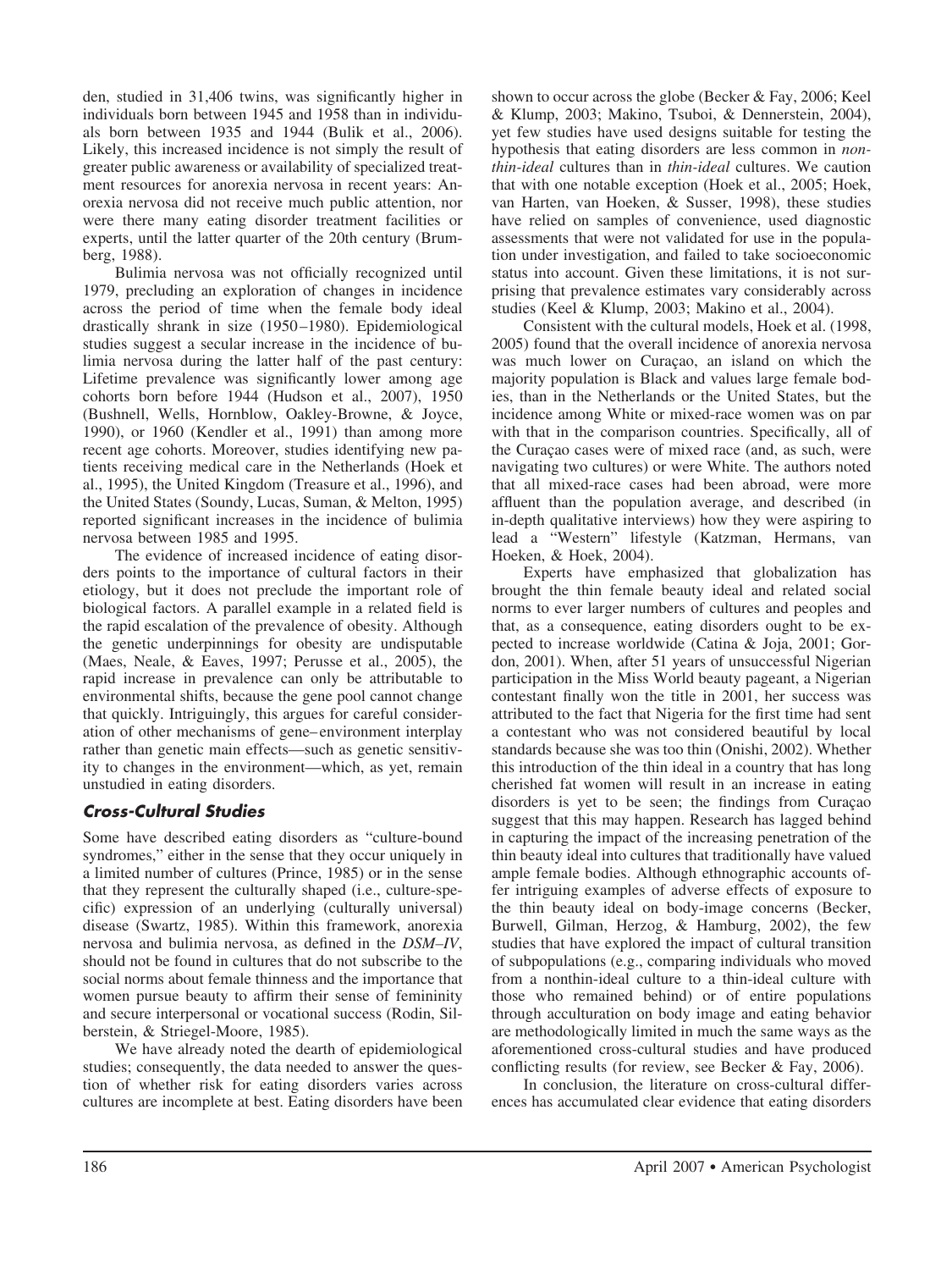do occur across the globe, yet it has been less successful in providing unambiguous evidence for the role of culture in risk, because of methodological limitations. Accelerating globalization offers the perfect opportunity to study the impact of changing body ideals on eating disorders risk as well as the potential to elucidate mechanisms whereby such an effect would occur.

#### *Internalization of the Thin Beauty Ideal Increases Risk for Eating Disorder Symptoms*

The cultural theories of eating disorders have excellent face validity, yet a critical question is by what mechanism(s) the cultural factor of thin ideal contributes to eating disorder risk. Recognizing the near ubiquitous exposure to images of and social norms regarding the importance of attaining the thin ideal in Western cultures, Rodin et al. (1985) proposed internalization of the thin ideal as one such mechanism. Thin-ideal internalization encompasses an awareness of the ideal and its social meaning and adoption both of the ideal and belief in its personal relevance (Cafri, Yamamiya, Brannick, & Thompson, 2005; Striegel-Moore et al., 2004).

Longitudinal studies and experiments have been used to test the relation between thin-ideal internalization and eating disorders. In both designs, various outcome measures have been used to accommodate the low incidence of full-syndrome eating disorders. Indeed, we found no study with *any* new-onset cases of anorexia nervosa in girls, and the literature documents only one incident case of bulimia nervosa in the context of a longitudinal risk-factor study (McKnight Investigators, 2003). Consequently, thus far the literature is silent concerning the contribution of thin-ideal internalization, body dissatisfaction, or dieting to risk for the development of full-syndrome anorexia nervosa or bulimia nervosa.

Some investigators have coped with the challenge of low incidences by broadening the case definition by combining full- and partial-syndrome cases, either by disorder (Kotler, Cohen, Davies, Pine, & Walsh, 2001) or across anorexia nervosa and bulimia nervosa (Ghaderi & Scott, 2001; Martinez-Gonzalez et al., 2003; McKnight Investigators, 2003; Patton, Selzer, Coffey, Carlin, & Wolfe, 1999). Although there is some evidence of etiological continuity between partial and full syndromes within disorders (Garfinkel et al., 1996; Kendler et al., 1991; Walters & Kendler, 1995), as we illustrated earlier in the case of fixed markers, etiological continuity should not be assumed across the eating disorders. Another approach involves using a continuous outcome measure that is derived by adding various affective, cognitive, and behavioral symptoms of all eating disorders in a composite score (Stice & Shaw, 2002). A meta-analysis of prospective and experimental risk-factor studies found that effects were weaker when outcome was defined using continuous compositesymptom scores than when outcome was defined categorically (Stice & Shaw, 2002).

A third, more granular approach disassembles diagnostic categories into component symptoms (which invariably are more common than full syndromes) and identifies risk factors associated with one or more particular component parts of a syndrome (e.g., binge eating; Field, Camargo, Taylor, Berkeley, Frazier, et al., 1999; Field et al., 2002; Johnson & Wardle, 2005; Killen et al., 1994; Stice, Killen, Hayward, & Taylor, 1998; Stice, Presnell, & Spangler, 2002). This approach is of interest not only for the pragmatic reason of increased sample size but because it is perhaps fallacious to assume that the risk factors for all of the symptoms of our a priori defined syndromes are necessarily the same. By the same token, however, it cannot be assumed that the risk profile for a symptom necessarily reflects the risk profile for the entire syndrome. Results therefore need to be interpreted within the context of the design.

Longitudinal studies, consistently, have shown that thin-ideal internalization, body dissatisfaction, elevated body weight, and dieting predict risk for onset or worsening of eating pathology and that the effects of these risk factors are considerable (McKnight Investigators, 2003; Stice, 2002). For example, in a large cohort of 14 –15-yearold Australian children, girls reporting severe dieting were 18 times more likely to develop partial-syndrome bulimia nervosa at a 6-month follow-up than were girls who did not diet (Patton et al., 1999). A study of 1,177 adolescent girls found that body dissatisfaction and dieting predicted increased bulimic symptoms at a 12-month follow-up (Johnson & Wardle, 2005). The Growing Up Today Study, which followed over  $11,000$  boys and girls (ages  $9-14$ years at study entry), reported that a composite measure of thin-ideal internalization, social pressures or teasing about weight, and dieting was predictive of onset of purging in girls at the one-year follow-up (Field, Camargo, Taylor, Berkey, & Colditz, 1999) and of onset of binge eating from the one-year to the two-year follow-up (Field et al., 2002).

A meta-analysis (Groesz, Levine, & Murnen, 2002) of 25 experimental studies of the effect of exposure to media images of thin women on female participants (most of them college students) found that body dissatisfaction significantly increased after exposure (in within-group designs) or relative to women who were exposed to control images (in between-groups designs). Overall, effect sizes were modest, and effects were stronger in studies of high school girls compared with college women and stronger among participants who reported great body dissatisfaction prior to the experimental exposure than those who were satisfied with their body image. Experimental studies also showed that female students reported significant increases in body dissatisfaction when they were exposed to peer modeling of thin-ideal internalization or social pressure about being thin (Krones, Stice, Batres, & Orjada, 2005; Stice, Maxfield, & Wells, 2003). Such studies have typically involved no follow-up to determine whether the effects on body image were transient or lasting. Only one experimental study has examined the longer term effects of exposure to media images (receiving a year-long subscription to a fashion magazine), and it found no long-term effects on body dissatisfaction, dieting, or bulimic behavior (Stice, Span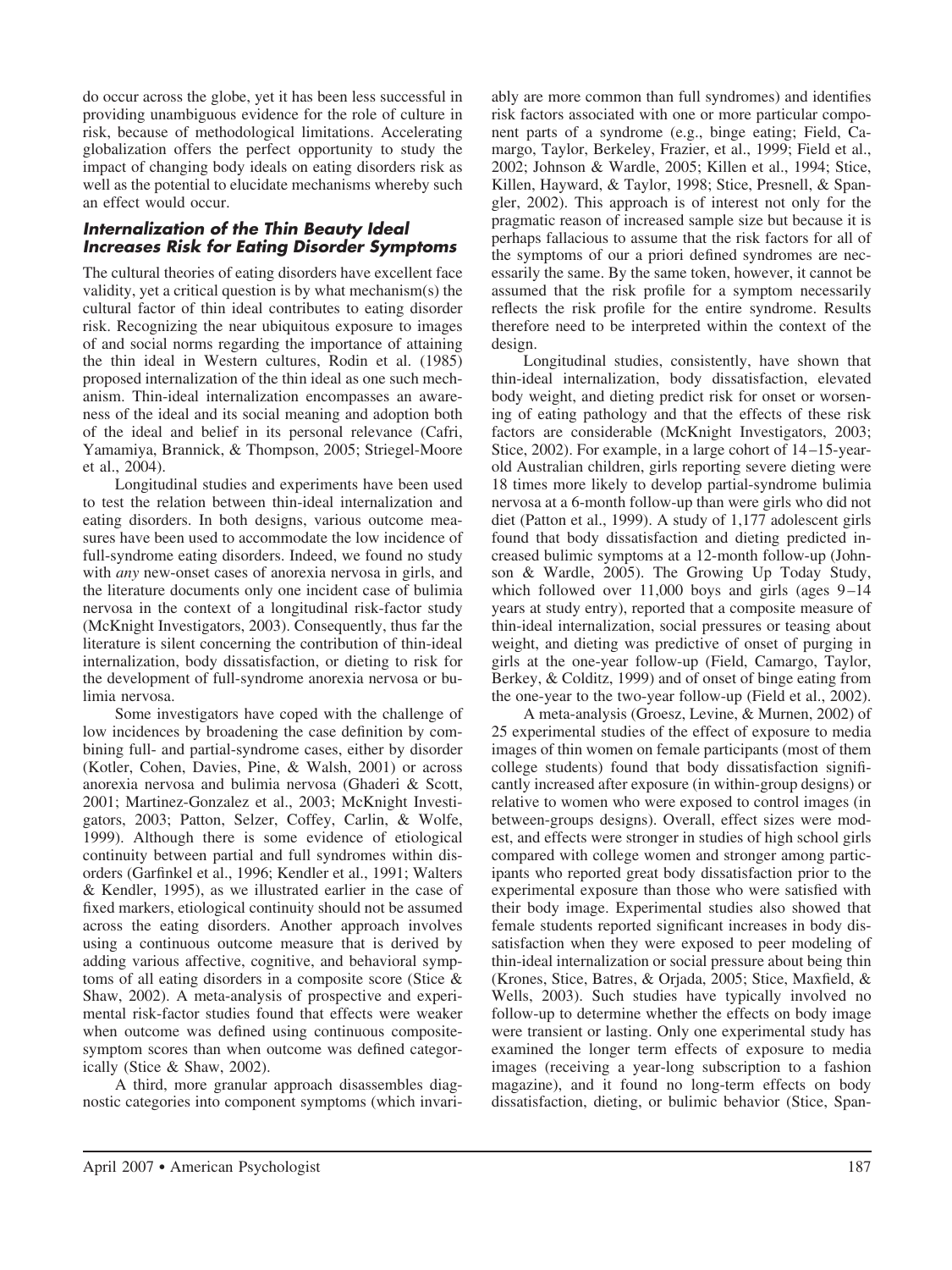gler, & Agras, 2001). Stice, Trost, and Chase (2003) demonstrated, however, that an intervention designed to reduce thin-ideal internalization produced significant decreases in thin-ideal internalization and significant improvements in negative affect and bulimic symptoms. This work is promising in that it suggests that the adverse effects of exposure to the thin ideal may be countered with a psychological intervention.

Taken together, the experimental evidence suggests that media exposure to the thin ideal, or social pressure about thin-ideal internalization, increases body-image concerns at least in the short run. Experimental studies offer a more rigorous test of etiological hypotheses than longitudinal studies and permit a more clear separation of the elements in the hypothesized causal sequence from exposure to the thin ideal to thin-ideal internalization and so on. Indeed, longitudinal studies that combine elements of this sequence may yield inflated estimates of the role of the thin ideal as a risk factor, because composite predictors confound predictor and outcome variables (e.g., body dissatisfaction and dieting are both links in the risk chain and symptoms of an eating disorder). Exposure to the thin ideal and social pressures to internalize it are nearly ubiquitous, as exemplified by the extraordinarily high number of hours spent with electronic media (Escobar-Chaves et al., 2005), making it difficult to demonstrate the effect of such exposure on eating disorder risk in short-term studies. Future experimental studies need to test whether repeated exposure to interventions that counter the cultural messages of the importance of thinness are protective against the onset of eating disorder symptoms and to examine the impact of such interventions over longer time periods.

The advantages of experimental designs notwithstanding, we see a need also for future longitudinal studies. Our review echoes the conclusions reached by others that the complex etiology of eating disorders calls for multifactorial risk models that accommodate risk factors from multiple domains. Experimental designs can only test a small number of hypothesized risk factors at a given time. In contrast, longitudinal studies permit exploration of multiple factors. Stice et al. (2002), using signal detection analysis (a methodology that permits identification of subgroups with distinct risk profiles), found that a subset of girls developed binge eating in the absence of significant body-image concerns; these girls' path to binge eating involved significant elevation of depressive symptoms and low self-esteem. The role of culture in increasing risk for the development of low self-esteem has not yet been examined empirically as it relates to eating disorders. Conversely, another subgroup was characterized by high thin-ideal internalization and elevated body mass index (BMI). This work supports a more complex understanding of risk that describes multiple risk pathways toward eating pathology and helps explain why a given risk factor, when tested at the population level, may only be linked weakly or inconsistently with risk yet potent when experienced in combination with other risk factors.

### **The Role of Genetic Factors**

After reviewing the plethora of research on sociocultural factors and their influence on the development of eating disorders, we are still left with one pressing unanswered question. Namely, if all young girls are exposed to these sociocultural pressures, why does only a small fraction go on to develop anorexia nervosa and bulimia nervosa? The methods we have described thus far are capable of identifying patterns and trajectories, but they have not yet evolved sufficiently methodologically to identify actual mechanisms of risk. In contrast, genetic research is well positioned to identify and explicate mechanisms. As we review the state of knowledge, we are faced with three possible models.

First, understanding the genetic underpinnings of anorexia nervosa and bulimia nervosa may answer this vexing question in much the same way it was stated— by helping us identify why some individuals, by virtue of their genetic legacy, are more vulnerable to sociocultural pressures to attain a thin ideal. This would be a Gene  $\times$  Environment interaction model whereby varying genotypes would render individuals differentially sensitive to environmental events. For example, an individual with Genotype A might experiment with her first extreme diet, find the experience aversive and uncomfortable, and reject the behavior on the basis of it not being at all reinforcing. In contrast, an individual with Genotype B might experience that first episode of severe caloric restriction to be highly reinforcing by reducing her innate dysphoria and anxiety, providing her with a sense of control over her own body weight and resulting in her receiving positive social attention for weight-loss attempts. That individual might then adopt the behavior in a persistent manner because of its multiple reinforcing effects, which would then set the stage for the development of anorexia nervosa.

A second model would be that we could, theoretically, discover genetic main effects. We could find that the sociocultural theories of eating disorders represent mere illusory correlations— convenient and highly face valid yet temporally and culturally limited explanations for a perplexing phenomenon, the plausibility of which obscures the contribution of much stronger genetically driven processes of appetite and weight dysregulation.

Third, we might uncover what could best be described as a *mixed model*. This hypothetical model would reflect an artifact of our diagnostic system that may obscure our ability to detect genes by clustering together a grab bag of symptoms of varying degrees genetic and environmental etiology to create the syndromes we know today as anorexia nervosa and bulimia nervosa. Genetic main effects could primarily account for the core symptoms we see in eating disorders that have persisted thoughout history such as maintenance of low body weight, binge eating, and self-induced vomiting— but the pervasive culture of the times may have "filled in the gaps" by providing an explanatory context and padding the definition of syndromes with environmentally mediated and contextually plausible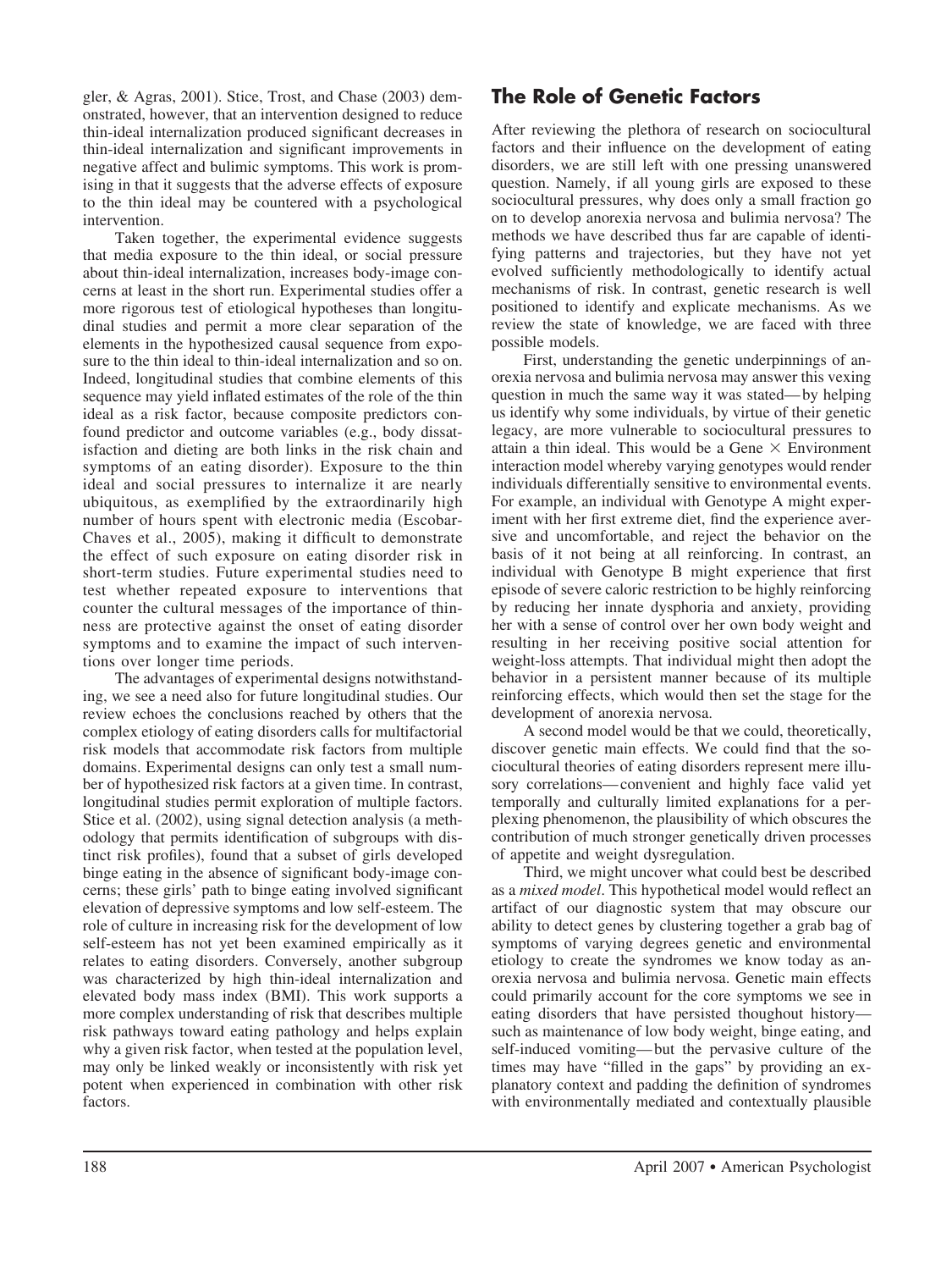symptoms. For example, the maintenance of low body weight seen in anorexia nervosa has been observed for centuries, and indeed, the core phenotype of persistent low body weight appears to have genetic underpinnings (Grice et al., 2002), yet the psychological "fillers" that have been added to create the syndrome of anorexia nervosa have changed over time. Historically, in European cultures, the core symptom of low weight was cradled in an explanatory system of saintliness, purity, and asceticism (Bell, 1985). In current European culture, the core symptom is couched with more temporally and contextually relevant criteria which reflect thin-ideal internalization. The core symptom has persisted over the centuries, but the psychological and contextual factors in which we embed the symptom have changed. Also supporting this model is the presentation of anorexia nervosa in many Asian cultures in which the core symptoms of low weight and food refusal exist in the absence of fear of fatness (S. Lee, 1995; Ngai, Lee, & Lee, 2000). This mixed model suggests that our diagnostic categories may be heterogeneous mixtures of genetically influenced symptoms and cultural overlays that may not accurately reflect underlying biology. This third model could have major implications for methodological approaches to genetic research and contribute to furthering our refinement of psychiatric nosology of the eating disorders.

#### *First Steps: Family Studies of Eating Disorders*

Despite a late start relative to study of other psychiatric disorders, considerable advances have been made in elucidating the role of genetic factors both independently and in concert with environment in the etiology of eating disorders. Extensive family history studies have focused on the basic question of whether eating disorders aggregate in families. With familial transmission of anorexia nervosa, bulimia nervosa, and BED established (Fowler & Bulik, 1997; Hudson et al., in press; Hudson, Pope, Jonas, & Yurgelun-Todd, 1983; Hudson, Pope, Jonas, Yurgelun-Todd, & Frankenburg, 1987; Y. Lee et al., 1999; Lilenfeld et al., 1998; Strober, Freeman, Lampert, Diamond, & Kaye, 2000, 2001), more recent studies have focused on the extent to which genes play a role, which genes most likely are involved in conferring vulnerability, and their mechanism of influence. Finally, new designs are emerging that couple genetic and environmental risk factors to unveil risk profiles.

### *Twin Studies of Eating Disorders*

*Methodological considerations.* Twin and adoption studies are the most effective ways to determine the patterns of influence of genetic and environmental factors on disease liability. In the absence of adoption studies, the field of eating disorders has relied heavily on twin studies to elucidate these factors. The fundamental principles of twin methodology use the similarities and differences between monozygotic (MZ) and dizygotic (DZ)

twin pairs to identify and delineate genetic and environmental causes for a particular trait. Twin analyses are based on the liability-threshold model (Falconer, 1965; Pearson, 1901), which assumes that an unobserved or latent variable that indexes liability to a trait is fundamental to the observed trait. Moreover, the twin model is based on the equal environments assumption (EEA)—namely, that MZ twins are not treated more similarly than DZ twins on factors of etiological relevance to the trait of interest. For example, although MZ twins might share the same bedroom more frequently than do DZ twins, sharing a bedroom is unlikely to be a factor of major etiological relevance to eating disorders. To date, no notable violations of the EEA have been observed, lending further credence to the observed results (Bulik, Sullivan, Wade, & Kendler, 2000; Kendler, Neale, Kessler, Heath, & Eaves, 1993; Klump, Holly, Iacono, McGue, & Willson, 2000).

Because twin study methodology can be complex, a brief primer is in order: The variance in liability to any trait can be partitioned into additive genetic, shared environmental, and unique environmental factors. *Additive genetic effects* refer to the cumulative effects of many genes of small-to-moderate effect (i.e., heritability). *Shared environmental factors* contribute to twin similarity and reflect environmental factors influencing both members of a twin pair. *Unique environmental factors*, which include error of measurement, refer to those environmental events to which only one member of a twin pair is exposed. Although rarely acknowledged, it is critical to note that any heritability estimate is a product of the prevalence of the trait under question—MZ twin concordance and DZ twin concordance—and is specific to a given population at a particular point in time. Critical to understanding twin studies is the notion that there is not *one* definitive heritability of any trait or disorder. A classic example of the effect of prevalence on heritability estimates of a trait was reported by Kendler, Thornton, and Pedersen (2000). In this study, regular tobacco use was studied in male and female twins born between 1890 and 1958 in Sweden. In men, over time, both the prevalence and heritability  $(\sim 61\%)$  of regular tobacco use remained constant across birth cohorts. For women, tobacco use was rare in early cohorts because of social restrictions. Thus, in women born before 1925, rates of tobacco use were low, and twin resemblance was environmental in origin. In later cohorts, as social restrictions were lifted, the prevalence of regular tobacco use increased in women, and the heritability estimates mirrored those of males  $(\sim 63\%)$ . Functionally, social restrictions inhibited the expression of underlying genetic predispositions to regular tobacco use in women.

Twin and genetic studies of eating disorders have approached the task of quantifying genetic and environmental contributions to liability using categorical definitions of illness (e.g., diagnostic categories like anorexia nervosa, bulimia nervosa, and BED), subphenotypes (e.g., binge eating, purging, undue influence of self-evaluation on shape and weight), or purported endophenotypes (e.g., temperament or personality factors believed to be relevant to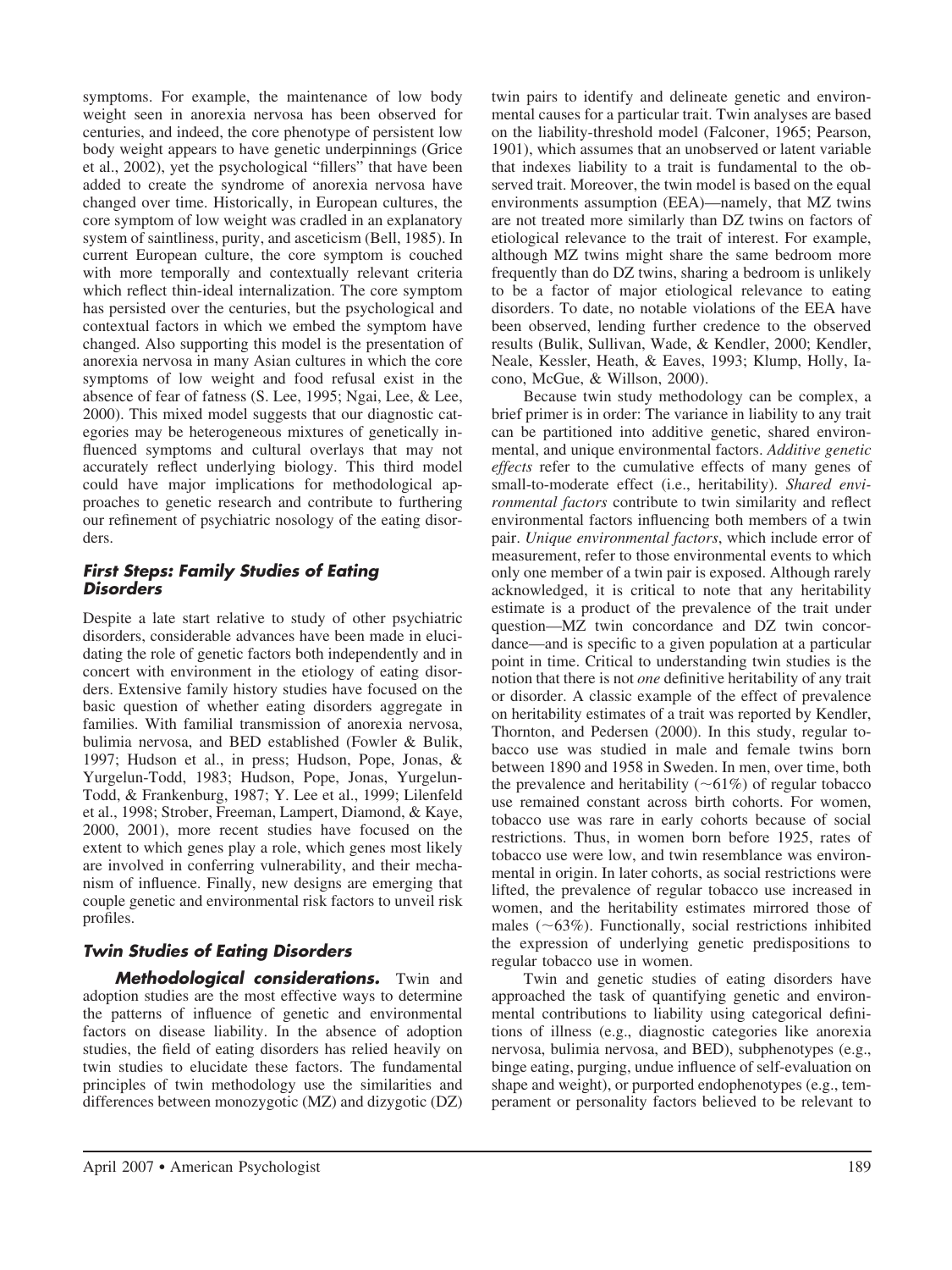the etiology of the disorders). One major shortcoming of family and twin studies of eating disorders is that they have virtually all been conducted on primarily European populations. We know little about the heritability of these disorders and traits in other races and ethnic groups.

*Twin studies of anorexia nervosa.* In studies that have used multiple strategies to boost statistical power to overcome the problem that anorexia nervosa is an uncommon disorder, the heritability estimates from anorexia nervosa have been 48% (Kortegaard, Hoerder, Joergensen, Gillberg, & Kyvik, 2001), 58% (Wade, Bulik, Neale, & Kendler, 2000), and 76% (Klump, Miller, Keel, McGue, & Iacono, 2001). The contribution of the shared environment was found to be negligible, and the remaining variance was primarily attributable to unique environmental factors. Only recently has a sufficiently powerful study reported heritability estimates for the narrow *DSM–IV* definition of anorexia nervosa. In 31,406 Swedish twins born between 1935 and 1956, Bulik et al. (2006) identified all cases of anorexia nervosa by clinical interview of the Swedish Twin Registry, hospital discharge diagnosis of anorexia nervosa, or cause-of-death certificate. They reported a heritability estimate of 56% (95% confidence interval [CI]: .00–.87), with a small contribution  $(5%)$  of shared environment (95% CI: .00–.64) and 38% of variance in liability attributable to unique environment (95% CI: .13–.84). Despite varying definitions and wide confidence intervals, all of these studies point to a substantial contribution of additive genetic effects to anorexia nervosa.

*Twin studies of bulimia nervosa.* Twin studies of varyingly broad definitions of bulimia nervosa using univariate, bivariate, and measurement model techniques (Bulik, Sullivan, & Kendler, 1998; Kendler et al., 1991; Kortegaard et al., 2001; Walters et al., 1992, 1993) also have consistently yielded high heritability estimates, ranging from 50% (Walters et al., 1992) to 83% (Bulik et al., 1998), with unique environmental factors accounting for the remaining variance. In line with the third model presented above (the mixture model), bulimia nervosa has also been dissected into its component symptoms, revealing substantial genetic effects on the symptoms of selfinduced vomiting (73%) and binge eating (49%–51%; Reichborn-Kjennerud et al., 2003; Sullivan, Bulik, & Kendler, 1998) but suggesting no genetic contributions to the symptom of placing undue emphasis on shape and weight where shared and unique environment were the sole contributors to variance in liability in the best fitting models (Reichborn-Kjennerud et al., 2004).

**Twin studies of BED.** Twin studies have reported substantial heritability of the symptom of binge eating (Bulik et al., 1998; Bulik, Sullivan, & Kendler, 2003) with the presence of purging behaviors not controlled for statistically. One population-based study of Norwegian twins between 18 and 31 years of age reported a heritability estimate of 41% for a syndrome that approximated BED, termed binge eating in the absence of compensatory behaviors, with the remaining variance attributable to nonshared environment.

#### *Molecular Genetic Studies*

*Methodological considerations.* Two types of molecular genetic designs have been applied to eating disorders: association studies and linkage studies. Association studies compare cases displaying a trait of interest with controls who do not display the trait. All individuals are genotyped for the relevant candidate gene or genes. Statistical analysis is used to compare allele or genotype frequencies (Sasieni, 1997) in cases versus controls (Sham, 1998). Association studies are optimal when the pathophysiology of a trait points to specific candidate genes. The second approach, linkage analysis, requires a large sample of multiplex pedigrees or extreme sibling pairs (Allison, Heo, Schork, Wong, & Elston, 1998). Anonymous genetic markers across the genome are used to identify chromosomal regions that may contain genes that influence the trait of interest. Linkage approaches narrow the focus on the genome. Genes located under the linkage peaks are then further explored using association approaches to determine whether they may indeed be associated with the trait of interest.

Genetic association studies can be dizzying to the reader unfamiliar with genetic research. The parade of initially exciting and later nonreplicated findings has been dubbed the *Proteus effect* (Ioannidis & Trikalinos, 2005) and underscores the methodological and statistical challenges of finding a needle in a haystack while dealing with issues of multiple comparisons and changing prior probabilities. To focus the research, those involved in association studies of eating disorders have homed in on systems known to influence feeding, appetite, and mood as well as genes that have been identified as potentially contributory to other psychiatric disorders.

*Molecular genetic studies of anorexia nervosa.* The palette of association studies conducted to date is rich and far too detailed to review here. Several comprehensive reviews and updates of association studies in eating disorders have been published (Gorwood, Kipman, & Foulon, 2003; Hinney, Remschmidt, & Hebebrand, 2000; Klump & Gobrogge, 2005; Mazzeo, Slof-Op 't Landt, van Furth, & Bulik, 2006; Slof-Op 't Landt et al., 2005). Briefly, given the known involvement in both mood and appetite, genes in the serotonergic system (e.g., serotonin receptor 2A, 2C, the serotonin transporter gene) and the dopaminergic system (e.g., D3 receptor, D4 receptor, dopamine transporter) as well as several other genes involved in functions believed to be central to the etiology of eating disorders (e.g., brain-derived neurotrophic factor, catechol-O-methyltransferase, estrogen receptor) have been explored, with associations observed and frequently nonreplicated and interpretation clouded by the impact of small sample sizes.

*Linkage studies* for anorexia nervosa (Bacanu et al., 2005; B. Devlin et al., 2002; Grice et al., 2002; Kaye et al., 2000) have yielded significant results and underscored the importance of detailed phenotyping. A linkage study of a heterogeneous sample of individuals with broadly defined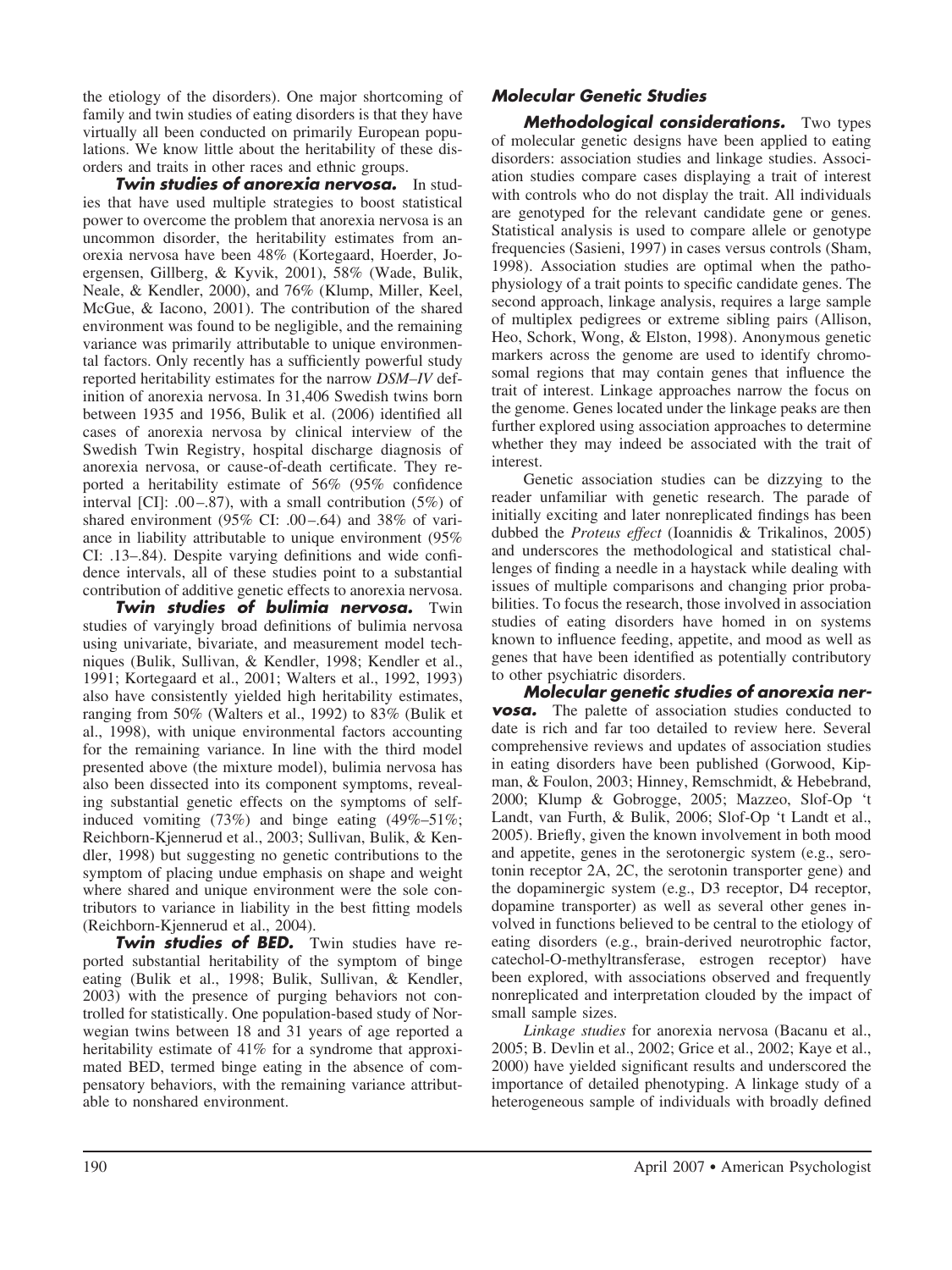eating disorders yielded absolutely no signals of interest across the genome. However, restricting that sample to relative pairs exhibiting the classic restricting subtype anorexia nervosa in the absence of binge-eating behavior yielded evidence for the presence of a susceptibility locus on chromosome 1 (Grice et al., 2002). Additional approaches that enhanced the focus of the linkage analysis by incorporating key behavioral covariates into linkage analyses (B. Devlin et al., 2002)—namely, drive for thinness and obsessionality—isolated several regions of interest on chromosomes 1, 2, and 13. The second step in this analysis involves exploring the identified regions of interest to determine whether genes exist in those regions that could plausibly be related to the disorder and testing them for association. Two genes under these linkage peaks, serotonin 1D (HTR1D) and delta opioid (OPRD1) receptor, exhibited significant association with anorexia nervosa (Bergen et al., 2003). The subsequent step is to determine the actual functions of identified genes and how they might contribute to risk for anorexia nervosa.

*Molecular genetic studies of bulimia nervosa.* In association studies, the choices of candidate genes in bulimia nervosa have closely paralleled those for anorexia nervosa (Gorwood et al., 2003; Hinney et al., 2000; Klump & Gobrogge, 2005; Mazzeo et al., 2006; Slof-Op 't Landt et al., 2005). One intriguing advance that again shows the importance of detailed phenotyping has emerged from the laboratories of Steiger et al. (2005). This group examined factors associated with the serotonin transporter (5-HTTPLR) gene in 59 women with eating disorders involving binge eating and purging (e.g., bulimia nervosa; anorexia nervosa, binge–purging subtype). Detailed personality information was also available on these women. In this sample, the S allele was not associated with eating disorder symptoms but was associated with borderline personality disorder and related symptoms such as impulsivity, affective instability, and insecure attachment. Individuals with the S allele also had a significantly lower density of paroxetine-binding sites, suggesting that they might not respond as well to selective serotonin reuptake inhibitors—which are commonly prescribed to treat bulimia nervosa. The authors also speculated that the paroxetine-binding densities could reflect Gene  $\times$  Environment interactions, because chronic food restriction in animals is associated with 5-HT dysregulation. The authors suggested that chronic dieting typical of patients with these syndromes could trigger the expression of this genetic polymorphism. This emerging body of research presages the potential impact of pharmacogenetics in the treatment of eating disorders and highlights another manner in which genes and environment may interact to influence ultimate phenotypic expression.

Only one linkage study of bulimia nervosa has been reported (Bulik, Devlin, et al., 2003). Significant linkage was achieved on chromosome 10p13, and suggestive evidence for linkage was reported for 10p14 and 14q22-23. Again, working toward the most refined phenotype for linkage analysis and focusing on information from twin studies that highlighted the high heritability of self-induced vomiting (Sullivan, Bulik, & Kendler, 1998), the authors performed a second linkage analysis in a subset of 133 families, in which at least two affected individuals reported regular vomiting. This refinement led to the narrowing of the linkage peak on chromosome 10p13, which enabled a more focused search for loci of interest.

*Molecular genetic studies of BED.* Association studies have also been initiated to shed light on genetic mechanisms underlying binge eating, with one study reporting BED to be associated with mutations in the melanocortin 4 receptor gene (Branson et al., 2003), a gene implicated in the development of overeating and obesity (Farooqi et al., 2003; List & Habener, 2003); however, a subsequent study failed to replicate this finding (Hebebrand et al., 2004).

#### *Genetic Epidemiology and Risk: Questions for the Future*

It is intriguing to reevaluate the existing genetic literature on the basis of the three models forwarded. Most notably, Reichborn-Kjennerud et al. (2004) suggested that there may be distinct sources of familial resemblance (e.g., genetic and environmental contributions) for different symptoms of bulimia nervosa as codified in the *DSM–IV*. Both binge eating and vomiting, which comprise Criteria A and B of *DSM–IV* bulimia nervosa, appear to represent more genetically mediated symptoms, with the heritability of binge eating reported to be between 49% and 51% (Reichborn-Kjennerud et al., 2003; Sullivan, Bulik, & Kendler, 1998) and that of vomiting at 72%. In contrast, Criterion C of *DSM–IV* bulimia nervosa, undue influence of shape and weight concerns on self-evaluation, does not appear to be heritable and shows substantially greater shared environmental effects. Most notably, weight concerns (Wade, Martin, & Tiggemann, 1998) and placing undue importance on weight as an indicator of self-evaluation are best accounted for by models that include only shared and unique environmental effects. Moreover, sex differences may also exist in genetic and environmental contributions to individual symptoms, as illustrated by Keski-Rahkonen et al. (2005), who showed differences in patterns of heritability between males and females on drive for thinness and body-dissatisfaction scores. Their results suggest that the heritability patterns of eating disorder–related attitudes are highly sex specific. Thus, a *DSM–IV* diagnostic category such as bulimia nervosa might actually represent an occasionally cooccurring yet etiologically diverse mixture of genetically and environmentally influenced symptoms that differ by sex. From a genetic perspective, focusing on compound syndromes that include multiple symptoms of varying genetic etiology could impede searches for susceptibility loci. Focused attention on heritable endo- and subphenotypes could assist with isolating genetic factors that influence the core behaviors, and such behaviors could then be rewoven into more complex designs that elucidate gene– environment interaction and correlation.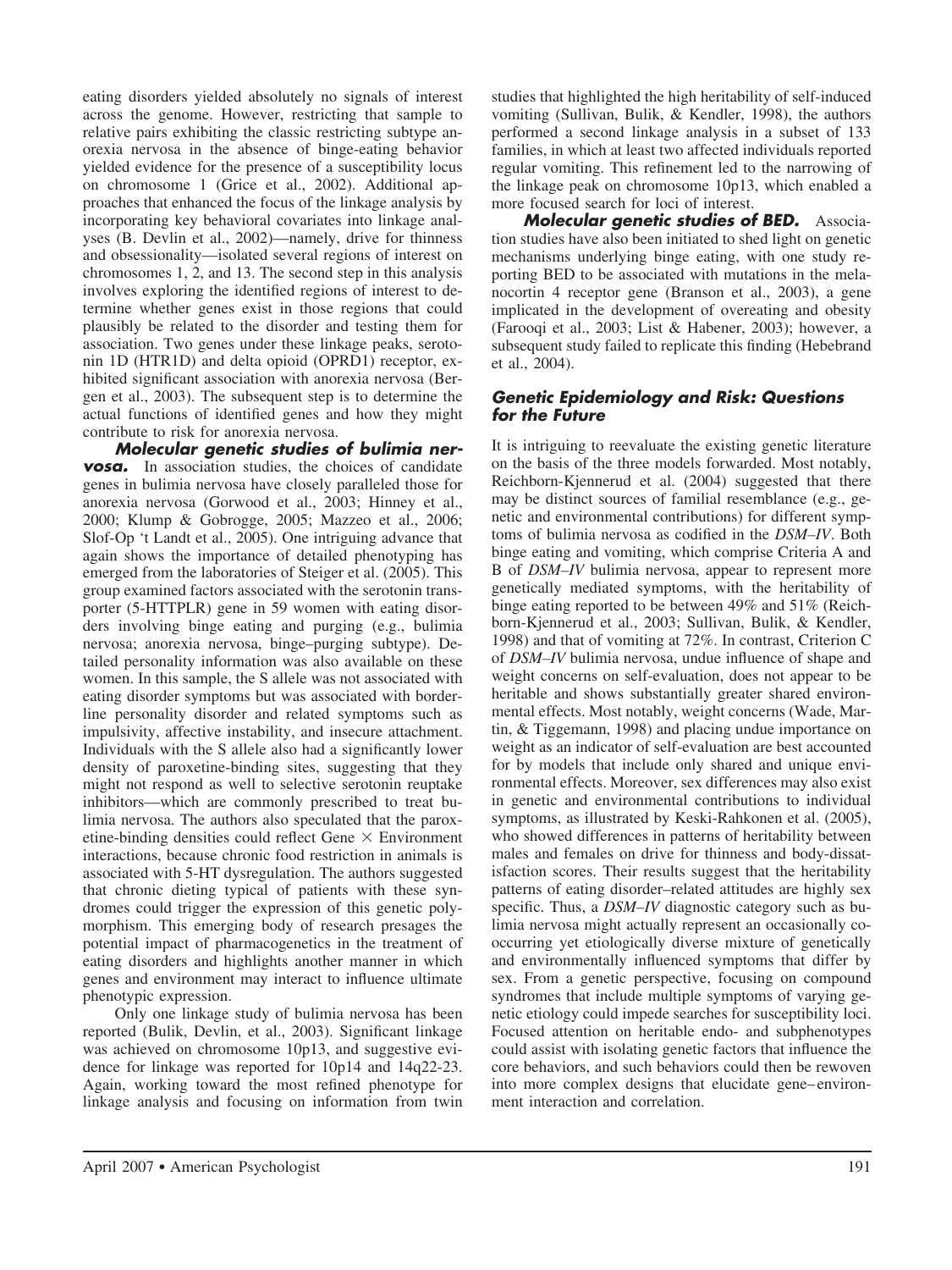#### *Neonatal and Neurodevelopmental Variables and Anorexia Nervosa*

Nonetheless, the future of genetic research in eating disorders may well rest with sophisticated approaches to Gene  $\times$  Environment interplay. One theory has been forwarded as an example of such interplay (Bulik et al., 2005), and we present one prototype methodological example from the affective disorders literature to illustrate one way in which genes and environment may interact.

The theory involves the role of neonatal complications and neurodevelopmental challenges in anorexia nervosa and how genetically mediated maternal variables can influence intrauterine environment. The basis of this theory is the observation that neonatal complications increase risk for anorexia nervosa. Cnattingius, Hultman, Dahl, and Sparen (1999) linked the Swedish birth registry with the Swedish psychiatric inpatient registry and found that girls born prematurely (especially if they were small for gestational age [SGA]) and those born with cephalhematoma were at increased risk for developing anorexia nervosa later in life. Similar results were reported in a different study by Favaro, Tenconi, and Santonastaso (2006) in 114 individuals with anorexia nervosa, 73 individuals with bulimia nervosa, and 554 controls in Padua, Italy. Favaro et al. (2006) reported that maternal anemia, diabetes mellitus, preeclampsia, placental infarction, neonatal cardiac problems, and hyporeactivity were all significant independent predictors of the later development of anorexia nervosa. In addition, the more neonatal events, the higher the risk of developing anorexia nervosa.

In both studies, the authors suggested that subtle brain damage at birth could result in early feeding difficulties and increased risk for anorexia nervosa. However, alternative mechanisms, related to genetically mediated maternal eating behavior, could also be at play. For example, Bloomfield et al. (2003) demonstrated that moderate maternal food restriction in sheep around the time of conception results in precocious fetal cortisol surge and preterm birth. Human females with prolonged food-deprivation episodes are also more likely to deliver at a shorter gestational age, which is probably mediated through higher corticotrophinreleasing hormone levels (Herrmann, Siega-Riz, Hobel, Aurora, & Dunkel-Schetter, 2001).

Notably, in follow-up studies of women with anorexia nervosa, even those who no longer met diagnostic criteria tended to maintain relatively low body weight and cognitive features characteristic of anorexia nervosa (perfectionism and cognitive restraint; Sullivan, Bulik, Fear, & Pickering, 1998). This could reflect lingering subthreshold symptoms and continuing efforts toward food restriction and weight control. It is possible that the preterm births and SGA babies in these women observed in these studies are secondary to the persistence of genetically mediated eating disorder symptoms that "fly under the radar" diagnostically yet are sufficient to impact fetal growth and development. Along these lines, although few data exist, the wide availability of fertility treatments may increase the likelihood

that individuals with eating disorders who have experienced reproductive complications of the eating disorder will conceive. The shame and secrecy associated with an eating disorder, as well as the fear of being turned away by fertility specialists, may result in underestimates of the prevalence of eating disorders in fertility clinics (Norre, Vandereycken, & Gordts, 2001). This could mean that more individuals in partial recovery will become pregnant and, tragically, not receive adequate perinatal counseling to ensure adequate nutrition during pregnancy. Indeed, several studies have confirmed that women with eating disorders have higher rates of pregnancy complications, cesarean deliveries, and postpartum depression (Bulik et al., 1999; Franko et al., 2001; Franko & Spurrell, 2000; Franko & Walton, 1993). In summary, women with histories of anorexia nervosa tend to maintain low BMIs even after recovery and tend to give birth to lower birth-weight babies, potentially increasing their offspring's risk for the development of later chronic disease (Barker, 1992; Barker et al., 1993), including possibly anorexia nervosa (Cnattingius et al., 1999). Thus, an intricate cycle of genetic factors (influencing weight gain during pregnancy) and environmental factors (fetal undernutrition in utero) coupled with the direct heritability of eating disorders could be acting in concert to influence offspring eating disorders risk.

#### *How Genes Can Help Us Understand Environment*

We have no doubt that the remarkable historical changes in traits such as eating disorders, fertility, and obesity reflect environmental changes. However, individuals are differentially genetically susceptible to environmental shifts. How can discovering "liability genes" help researchers to understand the impact of environment? Caspi et al. (2002, 2003) reported two examples involving genetic variants that alter gene expression, a variant in the gene MAOA encoding the neurotransmitter-metabolizing enzyme monoamine oxidase A and a variant in the promoter region of the gene SLC6A4 encoding the serotonin transporter. These authors showed that a child's response to maltreatment early in life depended critically on variation at MAOA: Maltreated children were stochastically more likely to develop behavior problems when they had low levels of MAOA expression than when expression was high. For SLC6A4 variation, they showed that individuals carrying one or two copies of the "short" allele of the promoter polymorphism, which produces lower expression of SLC6A4, were more likely to exhibit more symptoms of depression and suicidality after experiencing stressful life events than were individuals carrying two copies of the "long" allele. With appropriate caution, this model may provide a beacon for the future. This approach will be most appropriate in the presence of clearly defined a priori hypotheses and selections of environmental risk factors and genetic variants. Given the abundance of potential environmental factors from which to choose, as well as the number of genes likely to be implicated, the dangers of multiple testing yielding false-positive results are considerable. If we were to iden-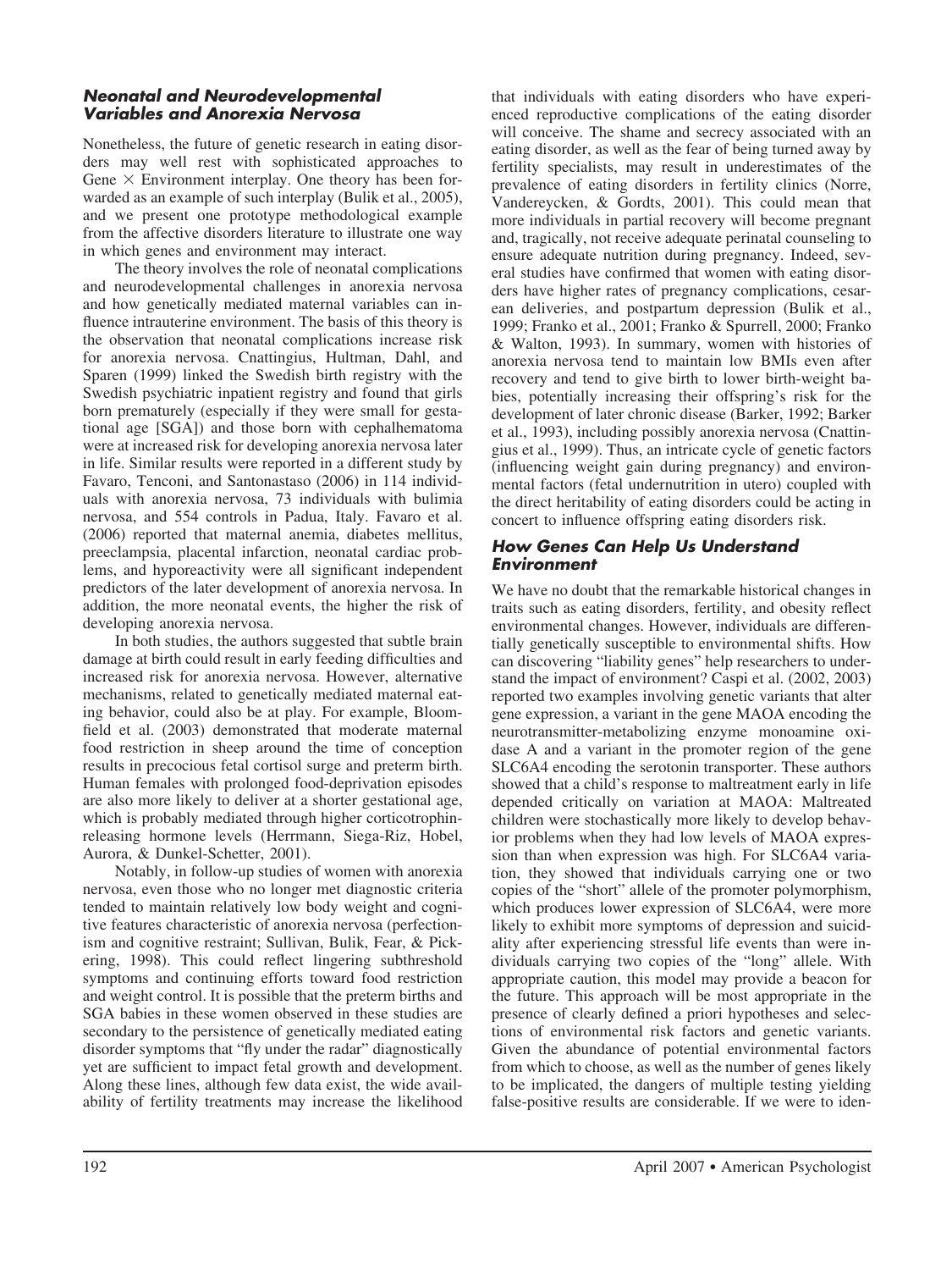tify similar examples of Gene  $\times$  Environment interactions in the field of eating disorders, it would be the first step in unraveling the manner in which genes and environment act together in eating disorders—a definitive step away from what has been a field bifurcated by the nature versus nurture dichotomy for far too long.

### **Overall Conclusion**

Evidence has accumulated in support of both biological (genetic and early developmental trauma) and cultural factors contributing to the increased risk for the development of eating disorders or associated behaviors and attitudes. Research on biological factors and cultural factors has progressed largely along parallel tracks. Future studies must explore these two classes of risk factors in tandem while remaining cognizant of the broader cultural context in which the disorders emerge. Entire classes of risk factors (e.g., personality, familial environment factors) have not yet been studied prospectively. Multimethod research approaches are needed to advance our understanding of the etiology of eating disorders. Comprehensive epidemiological studies are needed that capture more fully the clinical presentation of eating disorders in demographically diverse populations. Empirically based classification systems should be validated using hypothesized risk factors. Researchers need to exploit more fully the availability of longitudinal data that have been collected in samples that have been followed from birth or early childhood to generate hypotheses about the contribution of risk variables like personality feature or early family environment to the development of eating pathology. In addition, new longitudinal studies need to be initiated that are designed to test etiological hypotheses. Clearly, samples sizes numbering in the tens of thousands will be required to ensure adequate power for examining risk for the onset of full-syndrome disorders. The existing literature also points to the promise of experimental studies with high-risk populations (e.g., offspring of mothers with eating disorders) for testing the contribution of certain risk factors.

Our review points to several conclusions about stigma, nosology, treatment, and prevention of eating disorders. The evidence shows that we live in a culture that values thinness and that exposure or social pressure to conform to this norm contributes to body image concerns. The cultural context of thin idealization provides an alltoo-easy explanation of eating disorders as the consequence of pursuit of beauty, contributing to a perception that these problems are self-inflicted and undeserving of serious consideration. The evidence is fairly strong that biological factors contribute to risk factors for anorexia nervosa. The dissemination of such findings may finally dispel the damaging and disrespectful myth that anorexia nervosa is vanity run amok. Moreover, the almost wholesale exclusion from research of individuals from racial or ethnic minority groups and the marginalization of males cannot be justified with (unsubstantiated) arguments that eating disorders affect only White girls or women and contribute to stigmatization of members of these underresearched groups when they present with an eating disorder.

This review also points to significant flaws in our nosology. With the majority of individuals seeking treatment being captured under an umbrella of a residual diagnosis (EDNOS), we have failed to characterize adequately the core pathology profiles that comprise the eating disorders. In part, this may be a result of our need to find satisfying and plausible explanations for perplexing symptom clusters. For decades, our patients with anorexia nervosa have said "it's not about looking like a model." We nonetheless persist with the explanatory framework of the thin-ideal internalization regardless of eating disorder type. Although there is no question that thin-ideal internalization is damaging, the mechanism whereby it influences risk for eating disorders remains unknown. Perhaps an example of *effort after meaning* (Bartlett, 1932), we have created, for example, a composite picture of anorexia nervosa that includes low body weight (which may be more biologically mediated) and undue influence of weight on self-evaluation (which may be more environmentally mediated) under one diagnostic label. Similarly, bulimia nervosa includes binge eating and self-induced vomiting (both apparently genetically mediated) and undue influence of weight on selfevaluation (apparently more environmentally mediated). Our hodgepodge diagnoses may not reflect underlying biological processes, may not adequately capture the population of interest, and may impair our ability to identify either genetic or environmental risk factors for disease. Thus, we encourage a critical reappraisal of our current nosology as both biological and sociocultural research unfolds.

The findings also point to population groups at high risk (e.g., offspring of mothers with anorexia nervosa, children with certain neonatal complications) and suggest the need to test targeted preventive interventions for these groups. The genetic branch of eating disorders research is in its infancy. Extensions of genetic research exploring not only the genetics of risk but also the genetics of course of illness and treatment response (both biological and psychological interventions), as well as more sophisticated models of Gene  $\times$  Environment interplay, will launch the next generation of genetic investigations. Moreover, although not reviewed here, greater cross-talk between animal and human researchers will help us unveil new biological mechanisms that influence eating disorders, and greater cross-talk between obesity and eating disorders researchers could only serve to enrich and inform both fields.

The corpus of findings from the sociocultural theory of eating disorders literature underscores the importance of preventive and policy interventions designed to decrease exposure to or attenuate the impact of thin-ideal messages. Even if we cannot prove that these factors cause eating disorders, we can safely say that they negatively influence the self-perceptions of young women. This fact has become even more critical in the face of the obesity epidemic, around which television shows, prevention programs, community and workplace interventions, and school-based pro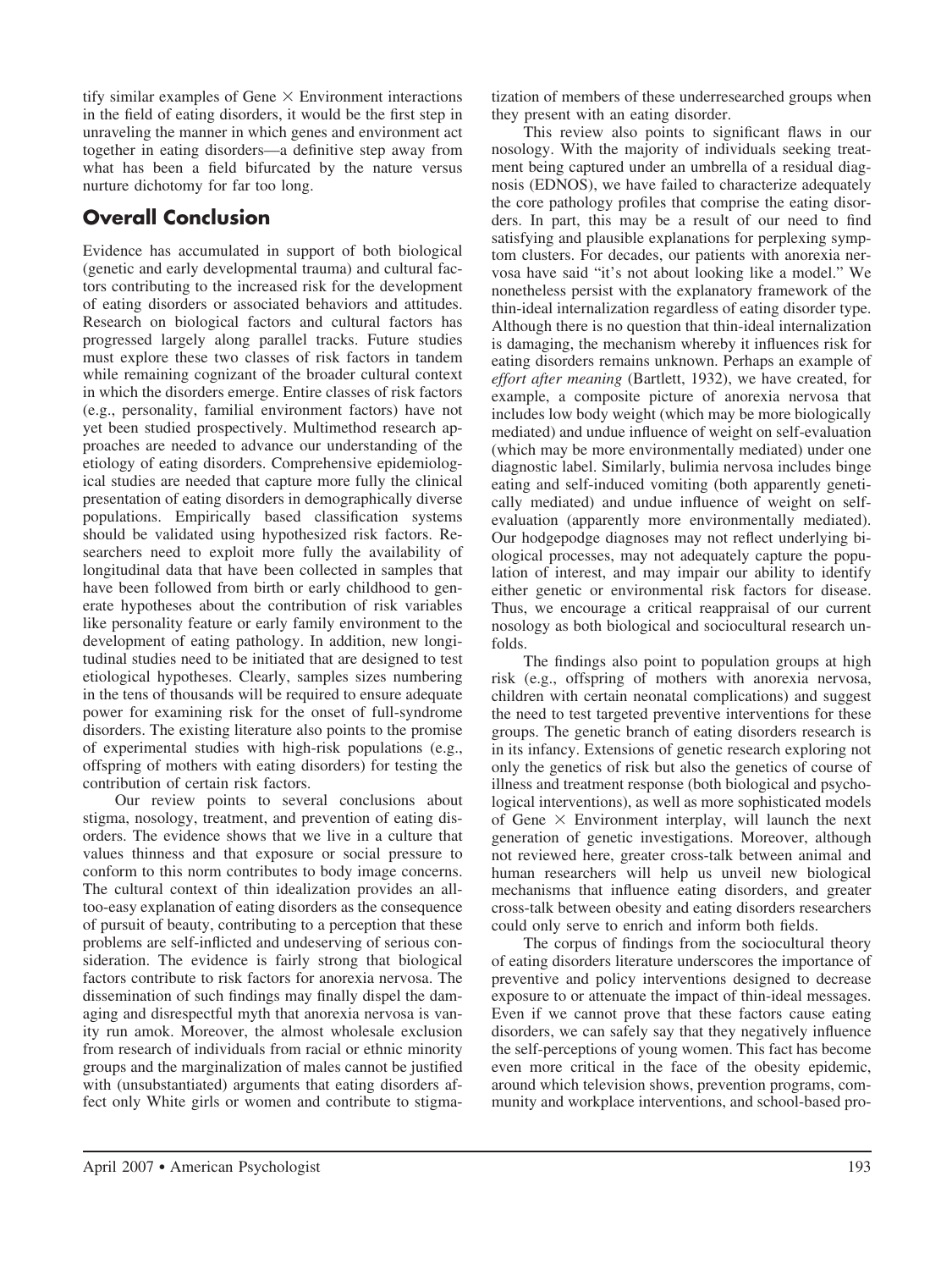grams designed for the explicit purpose of weight loss or weight control have arisen rapidly without adequate testing for their impact on individuals who are vulnerable to eating disorders. Public health interventions countering overweight and obesity can be carried out in a manner that addresses simultaneously the needs of those individuals at risk for overweight and obesity and those individuals at risk for eating disorders (Neumark-Sztainer, 2005). Yet the rapidity with which such programs have arisen has outpaced our ability to evaluate both their beneficial effects and their potentially adverse side effects.

Perhaps most critical, as a field, we have also been a victim of marginalization. The U.S. Centers for Disease Control has failed to collect rigorous epidemiologic data regarding eating disorders and disordered eating behavior. The World Health Organization has not published facts on disability-adjusted life years (DALYs) for anorexia nervosa or bulimia nervosa, whereas DALYs for similarly prevalent conditions (e.g., obsessive– compulsive disorder) have been reported. We attribute much of this marginalization to pervasive misperceptions about the volitional nature of eating disorders, which has impacted research; third-party reimbursement; and most tragically, families and sufferers who have known all along that eating disorders are far more grave than merely a choice to pursue thinness.

#### **REFERENCES**

- Allison, D. B., Heo, M., Schork, N. J., Wong, S. L., & Elston, R. C. (1998). Extreme selection strategies in gene mapping studies of oligogenic quantitative traits do not always increase power. *Human Heredity, 48,* 97–107.
- American Psychiatric Association. (1994). *Diagnostic and statistical manual of mental disorders* (4th ed.). Washington, DC: Author.
- Anderson, C., & Bulik, C. (2004). Gender differences in compensatory behaviors, weight and shape salience, and drive for thinness. *Eating Behaviors, 5,* 1–11.
- Austin, S. B., Ziyadeh, N., Kahn, J. A., Camargo, C. A., Jr., Colditz, G. A., & Field, A. E. (2004). Sexual orientation, weight concerns, and eating-disordered behaviors in adolescent girls and boys. *Journal of the American Academy of Child & Adolescent Psychiatry, 43,* 1115–1123.
- Bacanu, S., Bulik, C., Klump, K., Fichter, M., Halmi, K., Keel, P., et al. (2005). Linkage analysis of anorexia and bulimia nervosa cohorts using selected behavioral phenotypes as quantitative traits or covariates. *American Journal of Medical Genetics Part B: Neuropsychiatric Genetics, 139, 61-68.*
- Barker, D. (1992). *Fetal and infant origins of adult disease.* London: British Medical Journal Publishing.
- Barker, D., Gluckman, P., Godfrey, K., Harding, J., Owens, J., & Robinson, J. (1993). Fetal nutrition and cardiovascular disease in adult life. *Lancet, 341,* 938 –941.
- Bartlett, F. (1932). *Remembering: A study in experimental and social psychology.* London: Cambridge University Press.
- Becker, A., Burwell, R. A., Gilman, S. E., Herzog, D. B., & Hamburg, P. (2002). Eating behaviours and attitudes following prolonged exposure to television among ethnic Fijian adolescent girls. *British Journal of Psychiatry, 180,* 509 –514.
- Becker, A., & Fay, K. (2006). Sociocultural issues and eating disorders. In S. Wonderlich, J. Mitchell, M. de Zwaan, & H. Steiger (Eds.), *Annual review of eating disorders 2006* (pp. 35– 63). Oxon, England: Radcliffe.
- Becker, A., Franko, D. L., Speck, A., & Herzog, D. B. (2003). Ethnicity and differential access to care for eating disorder symptoms. *International Journal of Eating Disorders, 33,* 205–212.

Bell, R. (1985). *Holy anorexia.* Chicago: University of Chicago Press.

Bergen, A. W., van den Bree, M. B. M., Yeager, M., Welch, R., Ganjei,

J. K., Haque, K., et al. (2003). Candidate genes for anorexia nervosa in the 1p33–36 linkage region: Serotonin 1D and delta opioid receptor loci exhibit significant association to anorexia nervosa. *Molecular Psychiatry, 8,* 397– 406.

- Berkman, N., Bulik, C., Brownley, K., & Lohr, K. (in press). *Eating disorders treatment and outcomes.* Rockville, MD: Agency for Healthcare Research and Quality.
- Bloomfield, F., Oliver, M., Hawkins, P., Campbell, M., Phillips, D., Gluckman, P., et al. (2003, April 25). A periconceptional nutritional origin for noninfectious preterm birth. *Science, 300,* 606.
- Bordo, S. (1993). *Unbearable weight: Feminism, Western culture, and the body.* Berkeley: University of California Press.
- Boroughs, M., & Thompson, J. K. (2002). Exercise status and sexual orientation as moderators of body image disturbance and eating disorders in males. *International Journal of Eating Disorders, 31,* 307–311.
- Boskind-Lodahl, M. (1976). Cinderella's stepsisters: A feminist perspective on anorexia nervosa and bulimia. *Signs, 2,* 342–356.
- Branson, R., Potoczna, N., Kral, J., Lentes, K., Hoehe, M., & Horber, F. (2003). Binge eating as a major phenotype of melanocortin 4 receptor gene mutations. New England Journal of Medicine, 348, 1096-1103.
- Bruch, H. (1973). *Eating disorders: Obesity, anorexia nervosa, and the person within.* New York: Basic Books.
- Bruch, H. (1979). Island in the river: The anorexic adolescent in treatment. In S. C. Feinstein & P. L. Giovacchini (Eds.), *Adolescent psychiatry: Vol. 7. Developmental and clinical studies* (pp. 26 – 40). Chicago: University of Chicago Press.
- Brumberg, J. J. (1988). *Fasting girls: The emergence of anorexia nervosa as a modern disease.* Cambridge, MA: Harvard University Press.
- Brumberg, J. J. (2000). *Fasting girls: The history of anorexia nervosa* (Rev. ed.). New York: Vintage Books.
- Bulik, C. M., Devlin, B., Bacanu, S. A., Thornton, L., Klump, K. L., Fichter, M. M., et al. (2003). Significant linkage on chromosome 10p in families with bulimia nervosa. *American Journal of Human Genetics, 72,* 200 –207.
- Bulik, C. M., Reba, L., Siega-Riz, A. M., & Reichborn-Kjennerud, T. (2005). Anorexia nervosa: Definition, epidemiology, and cycle of risk. *International Journal of Eating Disorders, 37*(Suppl.), S2–S9.
- Bulik, C. M., Sullivan, P., Fear, J., Pickering, A., Dawn, A., & McCullin, M. (1999). Fertility and reproduction in women with a history of anorexia nervosa: A controlled study. *Journal of Clinical Psychiatry, 60,* 130 –135.
- Bulik, C. M., Sullivan, P. F., & Kendler, K. (1998). Heritability of binge-eating and broadly defined bulimia nervosa. *Biological Psychiatry, 44,* 1210 –1218.
- Bulik, C. M., Sullivan, P. F., & Kendler, K. S. (2003). Genetic and environmental contributions to obesity and binge eating. *International Journal of Eating Disorders, 33,* 293–298.
- Bulik, C. M., Sullivan, P. F., Tozzi, F., Furberg, H., Lichtenstein, P., & Pedersen, N. L. (2006). Prevalence, heritability, and prospective risk factors for anorexia nervosa. *Archives of General Psychiatry, 63,* 305– 312.
- Bulik, C. M., Sullivan, P. F., Wade, T., & Kendler, K. (2000). Twin studies of eating disorders: A review. *International Journal of Eating Disorders, 27,* 1–20.
- Bushnell, J. A., Wells, J. E., Hornblow, A. R., Oakley-Browne, M. A., & Joyce, P. (1990). Prevalence of three bulimia syndromes in the general population. *Psychological Medicine, 20,* 671– 680.
- Cachelin, F. M., & Striegel-Moore, R. H. (2006). Help seeking and barriers to treatment in a community sample of Mexican American and European American women with eating disorders. *International Journal of Eating Disorders, 39,* 154 –161.
- Cafri, G., Yamamiya, Y., Brannick, M., & Thompson, J. K. (2005). The influence of sociocultural factors on body image: A meta-analysis. *Clinical Psychology: Science and Practice, 12,* 421– 433.
- Caplan, P. J., & Hall-McCorquodale, I. (1985). Mother-blaming in major clinical journals. *American Journal of Orthopsychiatry, 55,* 345–353.
- Caspi, A., McClay, J., Moffit, T., Mill, J., Martin, J., Craig, I., et al. (2002, August 2). Role of genotype in the cycle of violence in maltreated children. *Science, 297,* 851– 854.
- Caspi, A., Sugden, K., Moffitt, T., Taylor, A., Craig, I., Harrington, H., et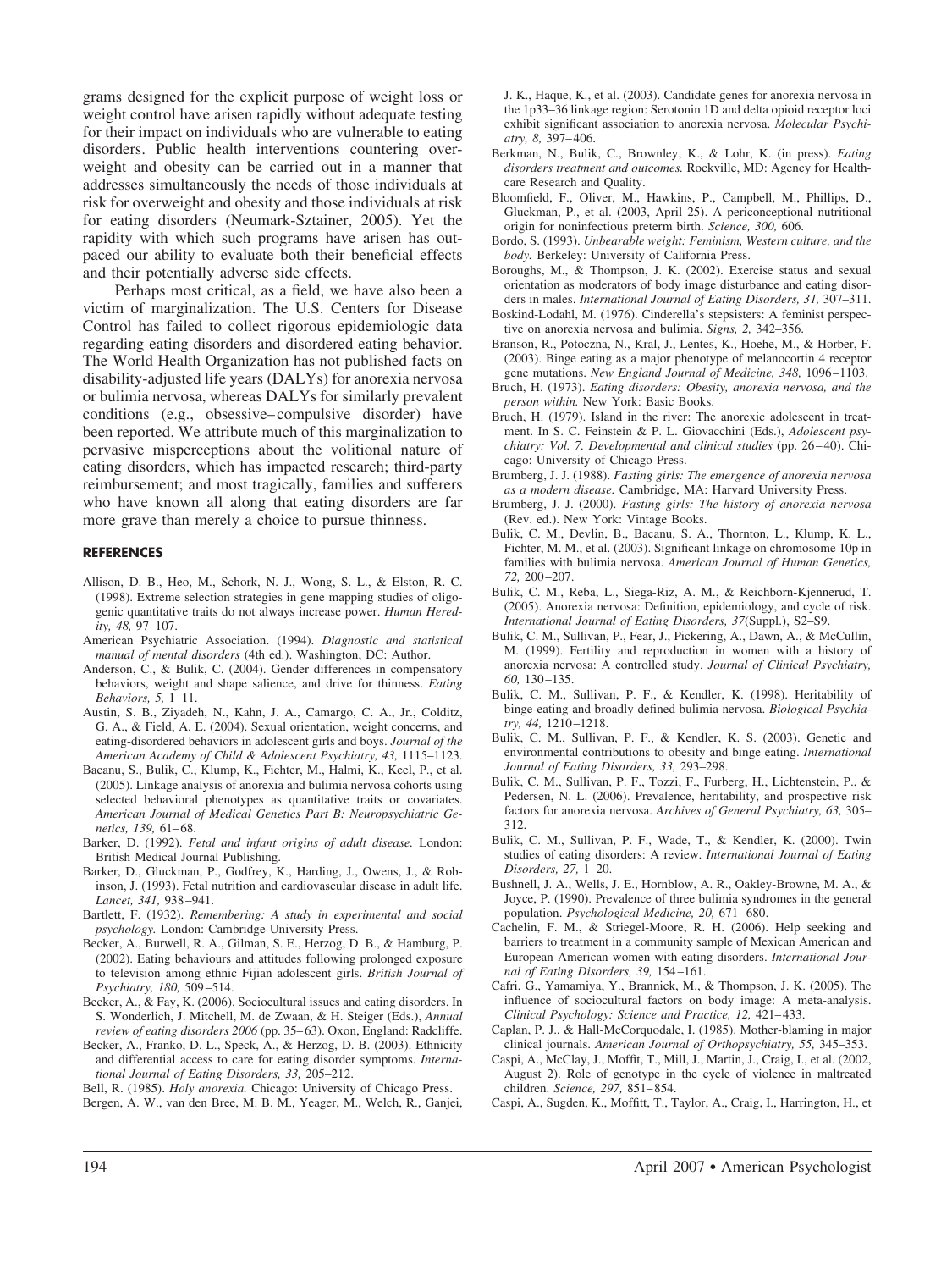al. (2003, July 18). Influence of life stress on depression: Moderation by a polymorphism in the 5-HTT gene. *Science, 301,* 386 –389.

- Catina, A., & Joja, O. (2001). Emerging markets: Submerging women. In M. Nasser, M. A. Katzman, & R. A. Gordon (Eds.), *Eating disorders and cultures in transition* (pp. 111–119). New York: Brunner-Routledge.
- Cnattingius, S., Hultman, C., Dahl, M., & Sparen, P. (1999). Very preterm birth, birth trauma, and the risk of anorexia nervosa among girls. *Archives of General Psychiatry, 56,* 634 – 638.
- Connan, F., Campbell, I. C., Katzman, M., Lightman, S. L., & Treasure, J. (2003). A neurodevelopmental model for anorexia nervosa. *Physiology and Behavior, 79,* 13–24.
- Crisp, A. H., Gelder, M. G., Rix, S., Meltzer, H. I., & Rowlands, O. J. (2000). Stigmatisation of people with mental illnesses. *British Journal of Psychiatry, 177,* 4 –7.
- Devlin, B., Bacanu, S., Klump, K., Bulik, C., Fichter, M., Halmi, K., et al. (2002). Linkage analysis of anorexia nervosa incorporating behavioral covariates. *Human Molecular Genetics, 11,* 689 – 696.
- Devlin, M. J., Goldfein, J. A., & Dobrow, I. (2003). What is this thing called BED? Current status of binge eating disorder nosology. *International Journal of Eating Disorders, 34*(Suppl.), S2–S18.
- Escobar-Chaves, S. L., Tortolero, S. R., Markham, C. M., Low, B. J., Eitel, P., & Thickstun, P. (2005). Impact of the media on adolescent sexual attitudes and behaviors. *Pediatrics, 116,* 303–326.
- Falconer, D. S. (1965). The inheritance of liability to certain diseases, estimated from the incidence among relatives. *Annals of Human Genetics (London), 29,* 51–76.
- Farooqi, I., Keogh, J., Giles, S., Yeo, S., Lank, E., Cheetham, T., & O'Rahilly, S. (2003). Clinical spectrum of obesity and mutations in the melanocortin 4 receptor gene. *New England Journal of Medicine, 348,* 1085–1095.
- Favaro, A., Ferrara, S., & Santonastaso, P. (2003). The spectrum of eating disorders in young women: A prevalence study in a general population sample. *Psychosomatic Medicine, 65,* 701–708.
- Favaro, A., Tenconi, E., & Santonastaso, P. (2006). Perinatal factors and the risk of developing anorexia nervosa and bulimia nervosa. *Archives of General Psychiatry, 63,* 82– 88.
- Fichter, M. M., Quadflieg, N., & Hedlund, S. (2005). Twelve-year course and outcome predictors of anorexia nervosa. *International Journal of Eating Disorders, 39,* 310 –322.
- Field, A. E., Austin, S. B., Frazier, A. L., Gillman, M. W., Camargo, C. A., Jr., & Colditz, G. A. (2002). Smoking, getting drunk, and engaging in bulimic behaviors: In which order are the behaviors adopted? *Journal of the American Academy of Child & Adolescent Psychiatry, 41,* 846 – 853.
- Field, A. E., Camargo, C. A., Jr., Taylor, C. B., Berkey, C. S., & Colditz, G. A. (1999). Relation of peer and media influences to the development of purging behaviors among preadolescent and adolescent girls. *Archives of Pediatrics and Adolescent Medicine, 153,* 1184 –1189.
- Field, A. E., Camargo, C. A., Jr., Taylor, C. B., Berkey, C. S., Frazier, A. L., Gilman, M. W., & Colditz, G. A. (1999). Overweight, weight concerns, and bulimic behaviors among girls and boys. *Journal of the American Academy of Child & Adolescent Psychiatry, 38,* 754 –760.
- Fowler, S., & Bulik, C. (1997). Family environment and psychiatric history in women with binge-eating disorder and obese controls. *Behaviour Change, 14,* 1.
- Franko, D. L., Blais, M., Becker, A., Delinsky, S., Greenwood, D., Flores, A., et al. (2001). Pregnancy complications and neonatal outcomes in women with eating disorders. *American Journal of Psychiatry, 158,* 1461–1466.
- Franko, D. L., & Spurrell, E. (2000). Detection and management of eating disorders during pregnancy. *Obstetrics and Gynecology, 95,* 942–946.
- Franko, D. L., & Walton, B. E. (1993). Pregnancy and eating disorders: A review and clinical implications. *International Journal of Eating Disorders, 13,* 41– 48.
- Garfinkel, P. E., Lin, E., Goering, P., Spegg, C., Goldbloom, D., Kennedy, S., et al. (1995). Bulimia nervosa in a Canadian community sample: Prevalence and comparison of subgroups. *American Journal of Psychiatry, 152,* 1052–1058.
- Garfinkel, P. E., Lin, E., Goering, P., Spegg, C., Goldbloom, D. S.,

Kennedy, S., et al. (1996). Purging and nonpurging forms of bulimia nervosa in a community sample. *International Journal of Eating Disorders, 20,* 231–238.

- Ghaderi, A., & Scott, B. (2001). Prevalence, incidence and prospective risk factors for eating disorders. *Acta Psychiatrica Scandinavica, 104,* 122–130.
- Gordon, R. A. (2001). Eating disorders East and West: A culture-bound syndrome unbound. In M. Nasser, M. A. Katzman, & R. A. Gordon (Eds.), *Eating disorders and cultures in transition* (pp. 1–16). New York: Brunner-Routledge.
- Gorwood, P., Kipman, A., & Foulon, C. (2003). The human genetics of anorexia nervosa. *European Journal of Pharmacology, 480,* 163–170.
- Grice, D. E., Halmi, K. A., Fichter, M. M., Strober, M., Woodside, D. B., Treasure, J. T., et al. (2002). Evidence for a susceptibility gene for anorexia nervosa on chromosome 1. *American Journal of Human Genetics, 70,* 787–792.
- Groesz, L. M., Levine, M. P., & Murnen, S. K. (2002). The effect of experimental presentation of thin media images on body satisfaction: A meta-analytic review. *International Journal of Eating Disorders, 31,* 1–16.
- Gull, W. W. (1874). Anorexia nervosa (apepsia hysterica, anorexia hysterica). *Transactions of the Clinical Society of London, 7,* 22–28.
- Gull, W. W. (1888). Anorexia nervosa. *Lancet, i,* 516 –517.
- Hay, P. (1998). The epidemiology of eating disorder behaviors: An Australian community-based survey. *International Journal of Eating Disorders, 23,* 371–382.
- Haynes, S. (1992). *Models of causality in psychopathology: Toward dynamic, synthetic, and nonlinear models of behavior disorders.* Needham Heights, MA: Allyn & Bacon.
- Hebebrand, J., Geller, F., Dempfle, A., Heinzel-Gutenbrunner, M., Raab, M., Gerber, G., et al. (2004). Binge-eating episodes are not characteristic of carriers of melanocortin-4 receptor gene mutations. *Molecular Psychiatry, 9,* 796 – 800.
- Herrmann, T., Siega-Riz, A., Hobel, C., Aurora, C., & Dunkel-Schetter, C. (2001). Fasting during pregnancy increases risk for elevated maternal corticotrophin releasing hormone concentrations. *American Journal of Obstetrics and Gynecology, 185,* 402– 412.
- Hinney, A., Remschmidt, H., & Hebebrand, J. (2000). Candidate gene polymorphisms in eating disorders. *European Journal of Pharmacology, 410,* 147–159.
- Hoek, H. W. (2006). Incidence, prevalence and mortality of anorexia nervosa and other eating disorders. *Current Opinion in Psychiatry, 19,* 389 –394.
- Hoek, H. W., Bartelds, A., Bosveld, J., van der Graaf, Y., Limpens, V., Maiwald, M., & Spaaij, C. J. (1995). Impact of urbanization on detection rates of eating disorders. *American Journal of Psychiatry, 152,* 1272–1278.
- Hoek, H. W., van Harten, P. N., Hermans, K. M., Katzman, M. A., Matroos, G. E., & Susser, E. S. (2005). The incidence of anorexia nervosa on Curaçao. *American Journal of Psychiatry, 162, 748-752*.
- Hoek, H. W., van Harten, P. N., van Hoeken, D., & Susser, E. (1998). Lack of relation between culture and anorexia nervosa—Results of an incidence study on Curaçao. New England Journal of Medicine, 338, 1231–1232.
- Hoek, H. W., & van Hoeken, D. (2003). Review of the prevalence and incidence of eating disorders. *International Journal of Eating Disorders, 34,* 383–396.
- Hudson, J. I., Hiripi, E., Harrison, G., & Kessler, R. (2005, September). *The epidemiology of eating disorders: Results from the National Comorbidity Survey Replication.* Paper presented at the 11th Annual Meeting of the Eating Disorders Research Society, Toronto, Ontario, Canada.
- Hudson, J. I., Hiripi, E., Pope, H. G., Jr., & Kessler, R. C. (2007). The prevalence and correlates of eating disorders in the National Comorbidity Survey Replication. *Biological Psychiatry, 61,* 348 –358.
- Hudson, J. I., Lalonde, J., Pindyck, L., Bulik, C., Crow, S., McElroy, S., et al. (in press). Familial aggregation of binge-eating disorder. *Archives of General Psychiatry.*
- Hudson, J. I., Pope, H. G., Jr., Jonas, J. M., & Yurgelun-Todd, D. (1983).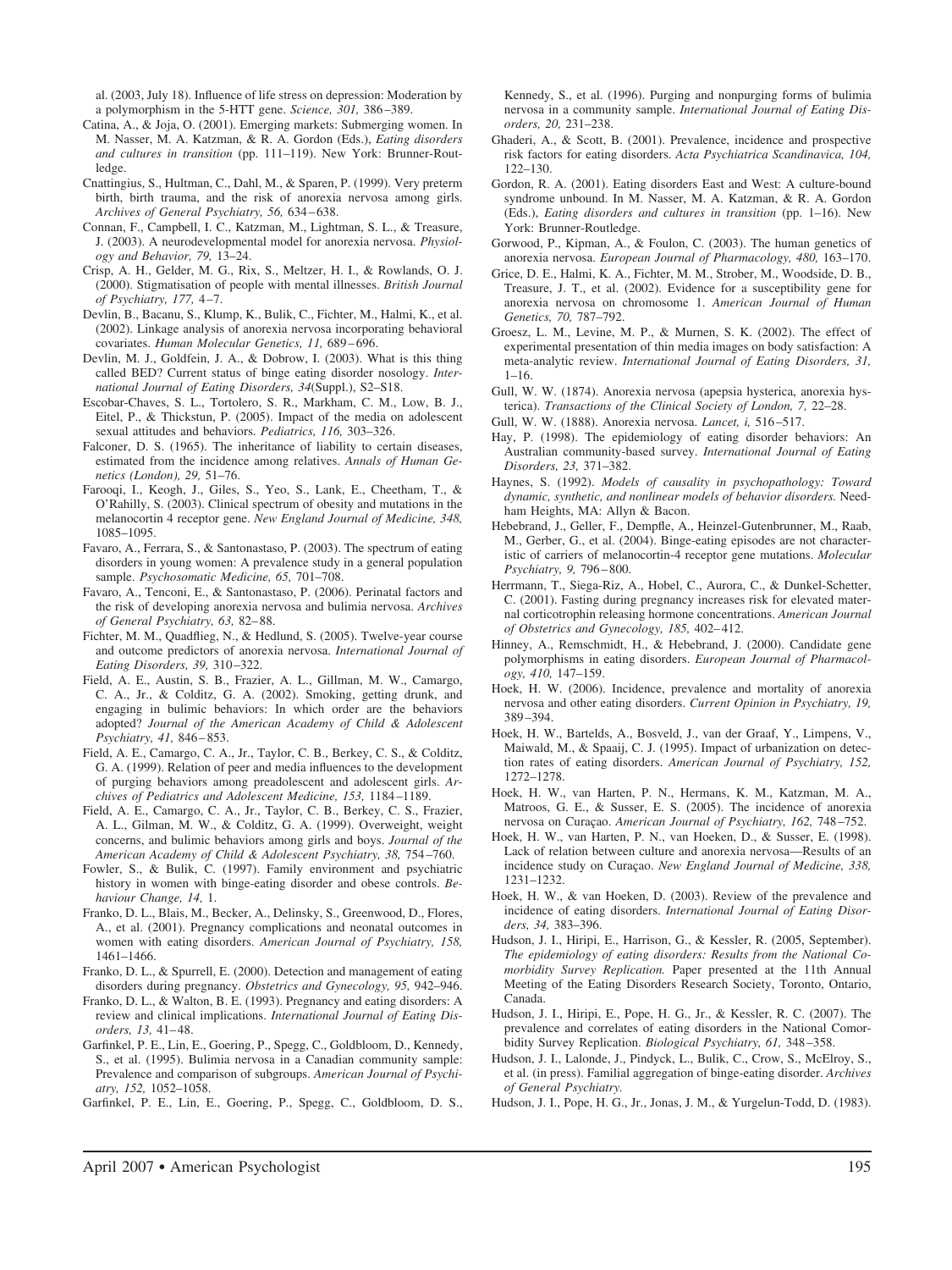Family history study of anorexia nervosa and bulimia. *British Journal of Psychiatry, 142,* 133–138.

- Hudson, J. I., Pope, H. G., Jr., Jonas, J. M., Yurgelun-Todd, D., & Frankenburg, F. R. (1987). A controlled family history study of bulimia. *Psychological Medicine, 17,* 883– 890.
- Ioannidis, J., & Trikalinos, T. (2005). Early extreme contradictory estimates may appear in published research: The Proteus phenomenon in molecular genetics research and randomized trials. *Journal of Clinical Epidemiology, 58,* 543–549.
- Jacobi, C., Hayward, C., de Zwaan, M., Kraemer, H. C., & Agras, W. S. (2004). Coming to terms with risk factors for eating disorders: Application of risk terminology and suggestions for a general taxonomy. *Psychological Bulletin, 130,* 19 – 65.
- John, U., Meyer, C., Rumpf, H. J., & Hapke, U. (2006). Psychiatric comorbidity including nicotine dependence among individuals with eating disorder criteria in an adult general population sample. *Psychiatry Research, 141,* 71–79.
- Johnson, F., & Wardle, J. (2005). Dietary restraint, body dissatisfaction, and psychological distress: A prospective analysis. *Journal of Abnormal Psychology, 114,* 119 –125.
- Katzman, M. A., Hermans, K. M., van Hoeken, D., & Hoek, H. W. (2004). Not your "typical island woman": Anorexia nervosa is reported only in subcultures in Curaçao. *Culture Medicine and Psychiatry*, 28, 463-492.
- Kaye, W. H., Bailer, U. F., Frank, G. K., Wagner, A., & Henry, S. E. (2005). Brain imaging of serotonin after recovery from anorexia and bulimia nervosa. *Physiology and Behavior, 86,* 15–17.
- Kaye, W. H., Frank, G. K., Bailer, U. F., Henry, S. E., Meltzer, C. C., Price, J. C., et al. (2005). Serotonin alterations in anorexia and bulimia nervosa: New insights from imaging studies. *Physiology and Behavior, 85,* 73– 81.
- Kaye, W. H., Lilenfeld, L., Berretini, W., Strober, M., Devlin, B., Klump, K., et al. (2000). A genome-wide search for susceptibility loci in anorexia nervosa: Methods and sample description. *Biological Psychiatry, 47,* 794 – 803.
- Kazdin, A. E., Kraemer, H. C., Kessler, R. C., Kupfer, D. J., & Offord, D. R. (1997). Contributions of risk-factor research to developmental psychopathology. *Clinical Psychology Review, 17,* 375– 406.
- Keel, P. K., & Klump, K. L. (2003). Are eating disorders culture-bound syndromes? Implications for conceptualizing their etiology. *Psychological Bulletin, 129,* 747–769.
- Kendler, K. S., MacLean, C., Neale, M. C., Kessler, R. C., Heath, A. C., & Eaves, L. J. (1991). The genetic epidemiology of bulimia nervosa. *American Journal of Psychiatry, 148,* 1627–1637.
- Kendler, K. S., Neale, M. C., Kessler, R. C., Heath, A. C., & Eaves, L. J. (1993). A test of the equal environment assumption in twin studies of psychiatric illness. *Behavior Genetics, 23,* 21–27.
- Kendler, K. S., Thornton, L. M., & Pedersen, N. L. (2000). Tobacco consumption in Swedish twins reared apart and reared together. *Archives of General Psychiatry, 57,* 886 – 892.
- Keski-Rahkonen, A., Bulik, C. M., Neale, B. M., Rose, R. J., Rissanen, A., & Kaprio, J. (2005). Body dissatisfaction and drive for thinness in young adult twins. *International Journal of Eating Disorders, 37,* 188 –199.
- Kessler, R. C., Berglund, P., Chiu, W. T., Demler, O., Heeringa, S., Hiripi, E., et al. (2004). The US National Comorbidity Survey Replication (NCS-R): Design and field procedures. *International Journal of Methods in Psychiatric Research, 13*(2), 69 –92.
- Kessler, R. C., Chiu, W. T., Dernier, O., & Walters, E. E. (2005). Prevalence, severity, and comorbidity of 12-month *DSM-IV* disorders in the National Comorbidity Survey Replication. *Archives of General Psychiatry, 62,* 617– 627.
- Kessler, R. C., Demler, O., Frank, R. G., Olfson, M., Pincus, H. A., Walters, E. E., et al. (2005). Prevalence and treatment of mental disorders, 1990 to 2003. *New England Journal of Medicine, 352,* 2515–2523.
- Killen, J., Taylor, C., Hayward, C., Wilson, D., Haydel, K., Hammer, L., et al. (1994). Pursuit of thinness and onset of eating disorder symptoms in a community sample of adolescent girls: A three-year prospective analysis. *International Journal of Eating Disorders, 16,* 227–238.
- Kinzl, J. F., Traweger, C., Trefalt, E., Mangweth, B., & Biebl, W. (1999).

Binge eating disorder in males: A population-based investigation. *Eating and Weight Disorders, 4,* 169 –174.

- Klump, K. L., & Gobrogge, K. L. (2005). A review and primer of molecular genetic studies of anorexia nervosa. *International Journal of Eating Disorders, 37*(Suppl.), S43– 48.
- Klump, K. L., Holly, A., Iacono, W. G., McGue, M., & Willson, L. E. (2000). Physical similarity and twin resemblance for eating attitudes and behaviors: A test of the equal environments assumption. *Behavior Genetics, 30,* 51–58.
- Klump, K. L., Miller, K. B., Keel, P. K., McGue, M., & Iacono, W. G. (2001). Genetic and environmental influences on anorexia nervosa syndromes in a population-based twin sample. *Psychological Medicine, 31,* 737–740.
- Kortegaard, L. S., Hoerder, K., Joergensen, J., Gillberg, C., & Kyvik, K. O. (2001). A preliminary population-based twin study of selfreported eating disorder. *Psychological Medicine, 31,* 361–365.
- Kotler, L. A., Cohen, P., Davies, M., Pine, D. S., & Walsh, B. T. (2001). Longitudinal relationships between childhood, adolescent, and adult eating disorders. *Journal of the American Academy of Child & Adolescent Psychiatry, 40,* 1434 –1440.
- Krones, P. G., Stice, E., Batres, C., & Orjada, K. (2005). In vivo social comparison to a thin-ideal peer promotes body dissatisfaction: A randomized experiment. *International Journal of Eating Disorders, 38,* 134 –142.
- Lasègue, E.-C. (1873). On hysterical anorexia. *Medical Times and Gazette, 2,* 265–266, 367–369.
- Lee, S. (1995). Self-starvation in context: Towards a culturally sensitive understanding of anorexia nervosa. *Social Science and Medicine, 41,* 25–36.
- Lee, Y., Abbott, D., Seim, H., Crosby, R., Monson, N., Burgard, M., & Mitchell, J. E. (1999). Eating disorders and psychiatric disorders in the first-degree relatives of obese probands with binge eating disorder and obese non-binge eating disorder controls. *International Journal of Eating Disorders, 26,* 322–332.
- Lewinsohn, P. M., Hops, H., Roberts, R. E., Seeley, J. R., & Andrews, J. A. (1993). Adolescent psychopathology: I. Prevalence and incidence of depression and other *DSM–III–R* disorders in high school students. *Journal of Abnormal Psychiatry, 102,* 133–144.
- Lewinsohn, P. M., Seeley, J. R., Moerk, K. C., & Striegel-Moore, R. H. (2002). Gender differences in eating disorder symptoms in young adults. *International Journal of Eating Disorders, 32,* 426 – 440.
- Lewinsohn, P. M., Striegel-Moore, R. H., & Seeley, J. R. (2000). Epidemiology and natural course of eating disorders in young women from adolescence to young adulthood. *Journal of the American Academy of Child & Adolescent Psychiatry, 39,* 1284 –1292.
- Lilenfeld, L., Kaye, W., Greeno, C., Merikangas, K., Plotnikov, K., Pollice, C., et al. (1998). A controlled family study of restricting anorexia and bulimia nervosa: Comorbidity in probands and disorders in first-degree relatives. *Archives of General Psychiatry*, 55, 603-610.
- Lindberg, L., & Hjern, A. (2003). Risk factors for anorexia nervosa: A national cohort study. *International Journal of Eating Disorders, 34,* 397– 408.
- List, J., & Habener, J. (2003). Defective melanocortin 4 receptors in hyperphagia and morbid obesity. *New England Journal of Medicine, 348,* 1160 –1163.
- Maes, H., Neale, M., & Eaves, L. (1997). Genetic and environmental factors in body mass index. *Behavioral Genetics, 27,* 325–351.
- Makino, M., Tsuboi, K., & Dennerstein, L. (2004). Prevalence of eating disorders: A comparison of Western and non-Western countries. *Medscape General Medicine, 6*(3), 49.
- Martinez-Gonzalez, M. A., Gual, P., Lahortiga, F., Alonso, Y., de Irala-Estevez, J., & Cervera, S. (2003). Parental factors, mass media influences, and the onset of eating disorders in a prospective populationbased cohort. *Pediatrics, 111,* 315–320.
- Mathers, C. D., Vos, E. T., Stevenson, C. E., & Begg, S. J. (2000). The Australian Burden of Disease Study: Measuring the loss of health from diseases, injuries and risk factors. *Medical Journal of Australia, 172,* 592–596.
- Mazzeo, S., Slof-Op 't Landt, M., van Furth, E., & Bulik, C. (2006). Genetics of eating disorders. In S. Wonderlich, J. Mitchell, M. de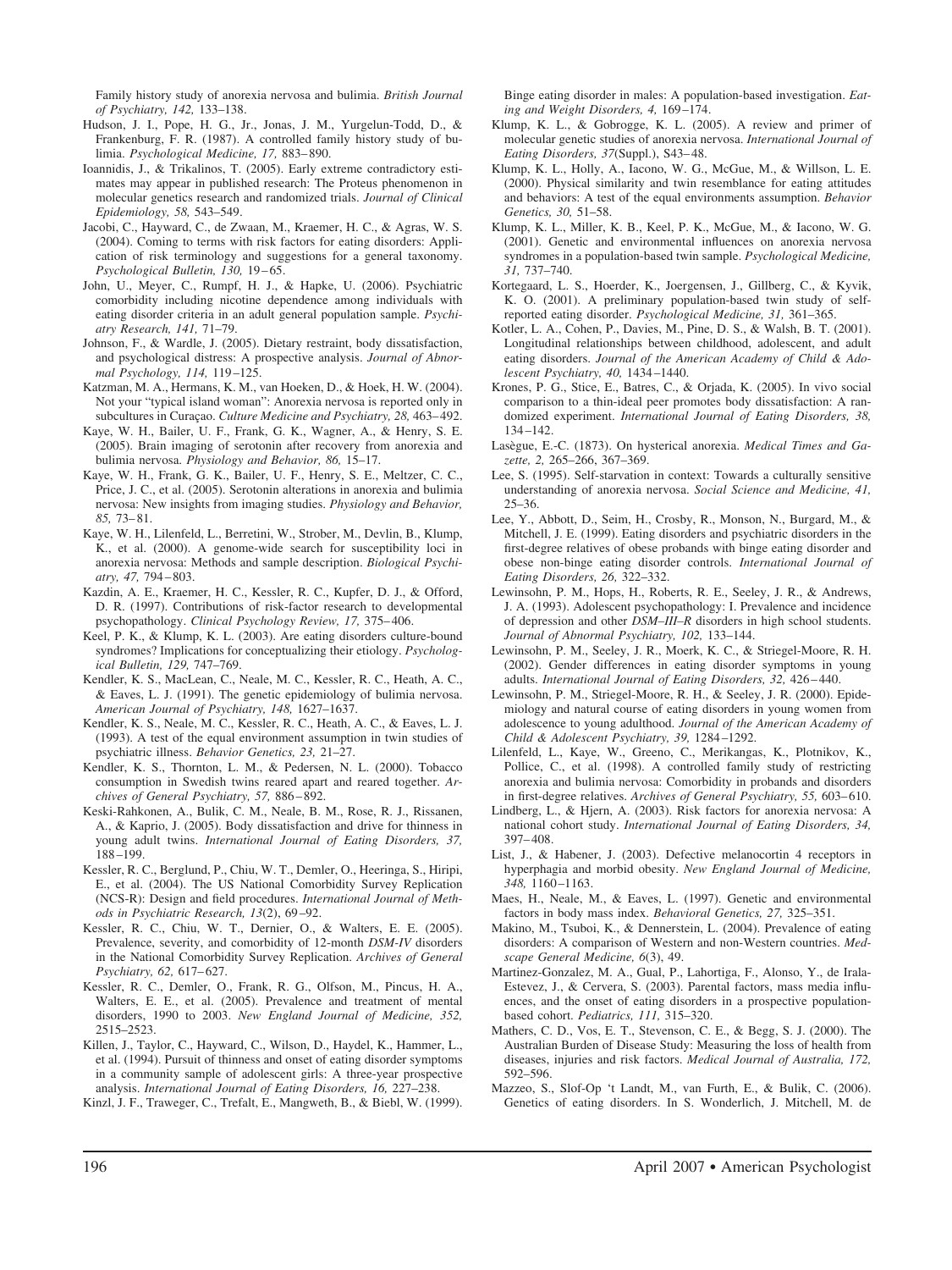Zwaan, & H. Steiger (Eds.), *Annual review of eating disorders 2006* (pp. 17–33). Oxon, England: Radcliffe.

- McClelland, L., & Crisp, A. (2001). Anorexia nervosa and social class. *International Journal of Eating Disorders, 29,* 150 –156.
- McKnight Investigators. (2003). Risk factors for the onset of eating disorders in adolescent girls: Results of the McKnight longitudinal risk factor study. *American Journal of Psychiatry, 160,* 248 –254.
- Millar, H. R., Wardell, F., Vyvyan, J. P., Naji, S. A., Prescott, G. J., & Eagles, J. M. (2005). Anorexia nervosa mortality in Northeast Scotland, 1965–1999. *American Journal of Psychiatry, 162,* 753–757.
- Moradi, B., Dirks, D., & Matteson, A. (2005). Roles of sexual objectification experiences and internalization of standards of beauty in eating disorder symptomatology: A test and extension of objectification theory. *Journal of Counseling Psychology, 52,* 420 – 428.
- Moya, T., Fleitlich-Bilyk, B., & Goodman, R. (2005). Brief report: Young people at risk for eating disorders in Southeast Brazil. *Journal of Adolescence, 29,* 313–317.
- Neumark-Sztainer, D. (2005). Can we simultaneously work toward the prevention of obesity and eating disorders in children and adolescents? *International Journal of Eating Disorders, 38,* 220 –227.
- Ngai, E. S., Lee, S., & Lee, A. M. (2000). The variability of phenomenology in anorexia nervosa. *Acta Psychiatrica Scandinavica, 102,* 314 – 317.
- Norre, J., Vandereycken, W., & Gordts, S. (2001). The management of eating disorders in a fertility clinic: Clinical guidelines. *Journal of Psychosomatic Obstetrics and Gynecology, 22,* 77– 81.
- Onishi, N. (2002, October 3). Globalization of beauty makes slimness trendy. *The New York Times,* p. A4.
- Orbach, S. (1986). *Fat is a feminist issue.* New York: Penguin.
- Patton, G. C., Selzer, R., Coffey, C., Carlin, J. B., & Wolfe, R. (1999). Onset of adolescent eating disorders: Population based cohort study over 3 years. *British Medical Journal, 318,* 765–768.
- Pearson, K. (1901). Mathematical contributions to the theory of evolution. VIII.—On the correlation of characters not quantitatively measurable. *Proceedings of the Royal Society of London, 66,* 241–244.
- Perusse, L., Rankinen, T., Zuberi, A., Chagnon, Y. C., Weisnagel, S. J., Argyropoulos, G., et al. (2005). The human obesity gene map: The 2004 update. *Obesity Research, 13,* 381– 490.
- Polivy, J., & Herman, C. P. (1985). Dieting and binging: A causal analysis. *American Psychologist, 40,* 193–201.
- Prince, R. (1985). The concept of culture-bound syndromes: Anorexia nervosa and brain-fag. *Social Science and Medicine, 21,* 197–203.
- Reagan, P., & Hersch, J. (2005). Influence of race, gender, and socioeconomic status on binge eating frequency in a population-based sample. *International Journal of Eating Disorders, 38,* 252–256.
- Reichborn-Kjennerud, T., Bulik, C., Kendler, K., Roysamb, E., Maes, H., Tambs, K., & Harris, J. (2003). Gender differences in binge-eating: A population-based twin study. *Acta Psychiatrica Scandinavica, 108,* 196 –202.
- Reichborn-Kjennerud, T., Bulik, C., Kendler, K., Roysamb, E., Tambs, K., Torgersen, S., & Harris, J. (2004). Undue influence of weight on self-evaluation: A population-based twin study of gender differences. *International Journal of Eating Disorders, 35,* 123–132.
- Rodin, J., Silberstein, L., & Striegel-Moore, R. (1985). Women and weight: A normative discontent. In T. Sonderegger (Ed.), *Psychology and gender: Nebraska Symposium on Motivation* (pp. 267–307). Lincoln: University of Nebraska Press.
- Russell, G. F. M. (1979). Bulimia nervosa: An ominous variant of anorexia nervosa. *Psychological Medicine, 9,* 429 – 448.
- Sasieni, P. D. (1997). From genotypes to genes: Doubling the sample size. *Biometrics, 53,* 1253–1261.
- Schaudinn, F., & Hoffman, E. (1905). *Vorläufiger Bericht über das Vorkommen von Spirochaeten in syphilitschen Krankheitsprodukten und bei Papillomen* [English translation]. Berlin: Springer.
- Sham, P. (1998). *Statistics in human genetics.* London: Arnold.
- Silberstein, L. R., Mishkind, M. E., Striegel-Moore, R. H., Timko, C., & Rodin, J. (1989). Men and their bodies: A comparison of homosexual and heterosexual men. *Psychosomatic Medicine, 51,* 337–346.
- Slof-Op 't Landt, M., van Furth, E., Meulenbelt, I., Slagboom, P., Bartels, M., Boomsma, D., & Bulik, C. (2005). Eating disorders: From twin

studies to candidate genes and beyond. *Twin Research and Human Genetics, 16,* 467– 482.

- Smith, D. E., Marcus, M. D., Lewis, C. E., Fitzgibbon, M., & Schreiner, P. (1998). Prevalence of binge eating disorder, obesity, and depression in a biracial cohort of young adults. *Annals of Behavioral Medicine, 20,* 227–232.
- Smolak, L., & Striegel-Moore, R. H. (2001). Challenging the myth of the golden girl: Ethnicity and eating disorders. In R. H. Striegel-Moore & L. Smolak (Eds.), *Eating disorders: Innovative directions in research and practice* (pp. 111–132). Washington, DC: American Psychological Association.
- Sobal, J., & Stunkard, A. J. (1989). Socioeconomic status and obesity: A review of the literature. *Psychological Bulletin, 105,* 260 –275.
- Soundy, T., Lucas, A., Suman, V., & Melton, L. (1995). Bulimia nervosa in Rochester, Minnesota from 1980 to 1990. *Psychological Medicine, 25,* 1065–1071.
- Steiger, H., Joober, R., Israël, M., Young, S., Ng Ying Kin, N., Gauvin, L., et al. (2005). The 5HTTLPR polymorphism, psychopathological symptoms, and platelet [3H-] paroxetine binding in bulimic syndromes. *International Journal of Eating Disorders, 37,* 57– 60.
- Stice, E. (2002). Risk and maintenance factors for eating pathology: A meta-analytic review. *Psychological Bulletin, 128,* 825– 848.
- Stice, E., Killen, J. D., Hayward, C., & Taylor, C. B. (1998). Support for the continuity hypothesis of bulimic pathology. *Journal of Consulting and Clinical Psychology, 66,* 784 –790.
- Stice, E., Maxfield, J., & Wells, T. (2003). Adverse effects of social pressure to be thin on young women: An experimental investigation of the effects of "fat talk." *International Journal of Eating Disorders, 34,* 108 –117.
- Stice, E., Presnell, K., & Spangler, D. (2002). Risk factors for binge eating onset in adolescent girls: A 2-year prospective investigation. *Health Psychology, 21,* 131–138.
- Stice, E., & Shaw, H. (2002). Role of body dissatisfaction in the onset and maintenance of eating pathology: A synthesis of research findings. *Journal of Psychosomatic Research, 53,* 985–993.
- Stice, E., & Shaw, H. (2004). Eating disorder prevention programs: A meta-analytic review. *Psychological Bulletin, 130,* 206 –227.
- Stice, E., Spangler, D., & Agras, W. S. (2001). Exposure to mediaportrayed thin-ideal images adversely affect longitudinal experiment. *Journal of Social and Clinical Psychology, 20,* 270 –288.
- Stice, E., Trost, A., & Chase, A. (2003). Healthy weight control and dissonance-based eating disorder prevention programs: Results from a controlled trial. *International Journal of Eating Disorders, 33,* 10 –21.
- Striegel-Moore, R. H., & Cachelin, F. M. (2001). Etiology of eating disorders in women. *Counseling Psychologist, 29,* 635– 661.
- Striegel-Moore, R. H., Dohm, F., Kraemer, H., Taylor, C., Daniels, S., Crawford, P., & Schreiber, G. (2003). Eating disorders in White and Black women. *American Journal of Psychiatry, 160,* 1326 –1331.
- Striegel-Moore, R. H., Franko, D. L., Thompson, D., Barton, B., Schreiber, G. B., & Daniels, S. R. (2004). Changes in weight and body image over time in women with eating disorders. *International Journal of Eating Disorders, 36,* 315–327.
- Striegel-Moore, R. H., Franko, D. L., Thompson, D., Barton, B., Schreiber, G. B., & Daniels, S. R. (2005). An empirical study of the typology of bulimia nervosa and its spectrum variants. *Psychological Medicine, 35,* 1563–1572.
- Striegel-Moore, R. H., Silberstein, L., & Rodin, J. (1986). Toward an understanding of risk factors for bulimia. *American Psychologist, 41,*  $246 - 263$ .
- Striegel-Moore, R. H., Wilfley, D. E., Pike, K. M., Dohm, F. A., & Fairburn, C. G. (2000). Recurrent binge eating in Black American women. *Archives of Family Medicine*, 9, 83-87.
- Strober, M., Freeman, R., Lampert, C., Diamond, J., & Kaye, W. (2000). Controlled family study of anorexia nervosa and bulimia nervosa: Evidence of shared liability and transmission of partial syndromes. *American Journal of Psychiatry, 157,* 393– 401.
- Strober, M., Freeman, R., Lampert, C., Diamond, J., & Kaye, W. (2001). Males with anorexia nervosa: A controlled study of eating disorders in first-degree relatives. *International Journal of Eating Disorders, 29,* 263–269.